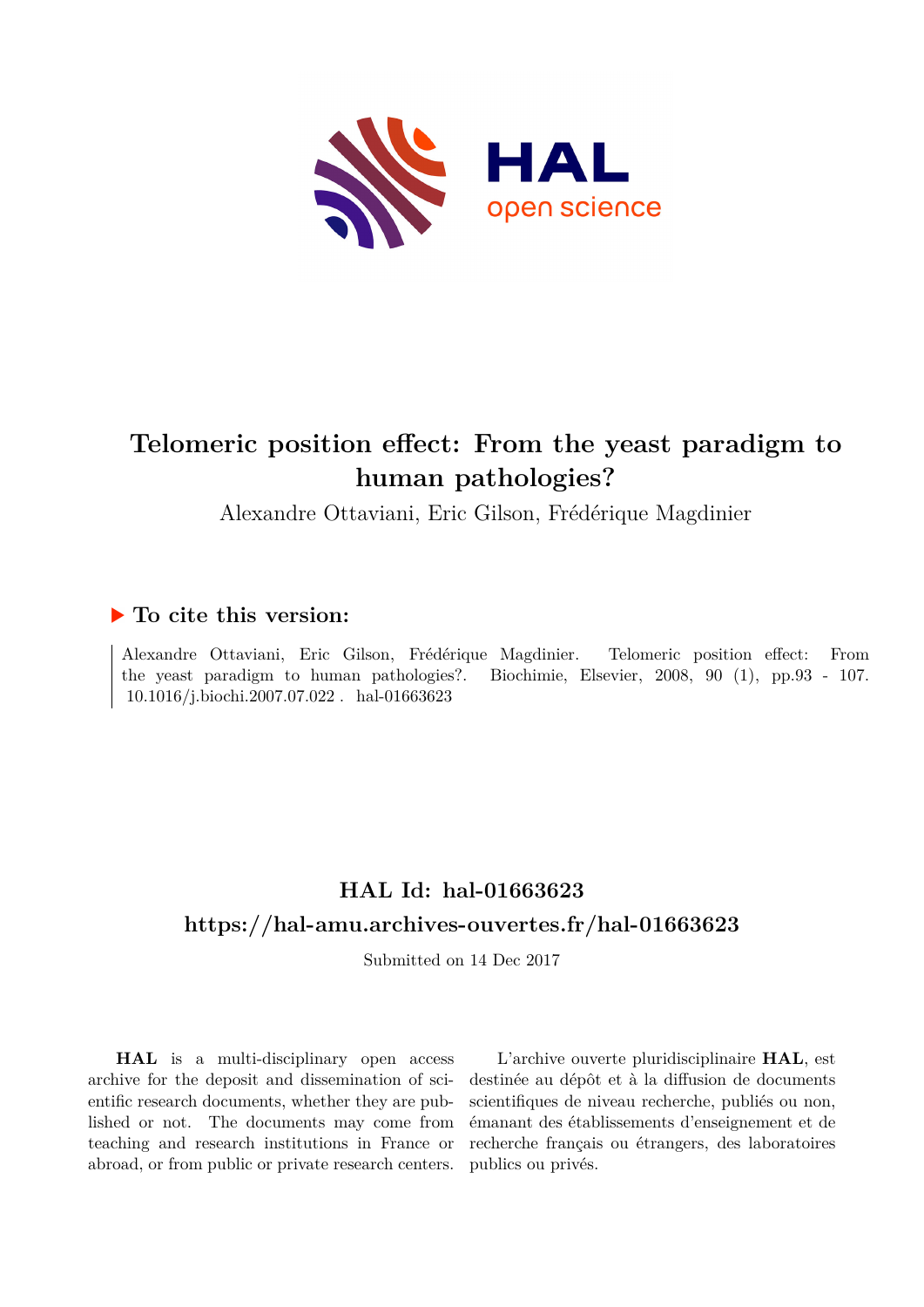# Review

# Telomeric position effect: From the yeast paradigm to human pathologies?

Alexandre Ottaviani, Eric Gilson, Frédérique Magdinier\*

Laboratoire de Biologie Moléculaire de la Cellule, CNRS UMR5239, Ecole Normale Supérieure de Lyon, UCBL1, IFR128, 46 allée d'Italie, 69364 Lyon Cedex 07, France

> Received 18 June 2007; accepted 25 July 2007 Available online 6 August 2007

#### Abstract

Alteration of the epigenome is associated with a wide range of human diseases. Therefore, deciphering the pathways that regulate the epigenetic modulation of gene expression is a major milestone for the understanding of diverse biological mechanisms and subsequently human pathologies. Although often evoked, little is known on the implication of telomeric position effect, a silencing mechanism combining telomere architecture and classical heterochromatin features, in human cells. Nevertheless, this particular silencing mechanism has been investigated in different organisms and several ingredients are likely conserved during evolution. Subtelomeres are highly dynamic regions near the end of the chromosomes that are prone to recombination and may buffer or facilitate the spreading of silencing that emanates from the telomere. Therefore, the composition and integrity of these regions also concur to the propensity of telomeres to regulate the expression, replication and recombination of adjacent regions. Here we describe the similarities and disparities that exist among the different species at chromosome ends with regard to telomeric silencing regulation with a special accent on its implication in numerous human pathologies.

Keywords: Telomere; Chromatin; Epigenetics; Human diseases

#### 1. Introduction

The organization of genomic DNA has greatly evolved from unicellular to complex organisms. Despite the increasing complexity of the information carried by the DNA sequence throughout evolution and subsequently, the chromatin architecture that controls the folding of the genome within the nucleus, shared mechanisms orchestrate the epigenetic regulation of chromosome organization and its influence on genome functions. Indeed, it is now evident that chromatin structure plays an important role in regulating gene transcription by providing the proper subnuclear environment to ensure spatial and temporal gene expression. Eukaryotic chromatin is organized into two distinct and interconvertible states, euchromatin and heterochromatin. Each chromatin state can be defined by its level of compaction, the positioning and the spacing of the nucleosomes, its histone code, the covalent modification of the underlying DNA, its non-histone binding factors, the spatial localization within the nucleoplasm and its dynamics during cell cycle.

Heterochromatin was originally described as a portion of the genome deeply stained from metaphase to interphase associated with the pericentric regions, telomeres and some interstitial domains. In higher eukaryotes, constitutive heterochromatin is enriched in methylated DNA, histone H3K9 di- and trimethylation, HP1 binding and can spread over genomic regions inducing thereby the silencing of other sequences. A classical example of silencing is known as position effect variegation (PEV) and occurs when a gene is juxtaposed to heterochromatin. The nature of telomeric and subtelomeric chromatin differs from global constitutive heterochromatin due to the specificity of its DNA sequences, the particular structure of its nucleosomal

<sup>\*</sup> Corresponding author. Tel.:  $+33$  4 72 72 86 63; fax:  $+33$  4 72 72 80 80. E-mail address: [frederique.magdinier@ens-lyon.fr](mailto:frederique.magdinier@ens-lyon.fr) (F. Magdinier).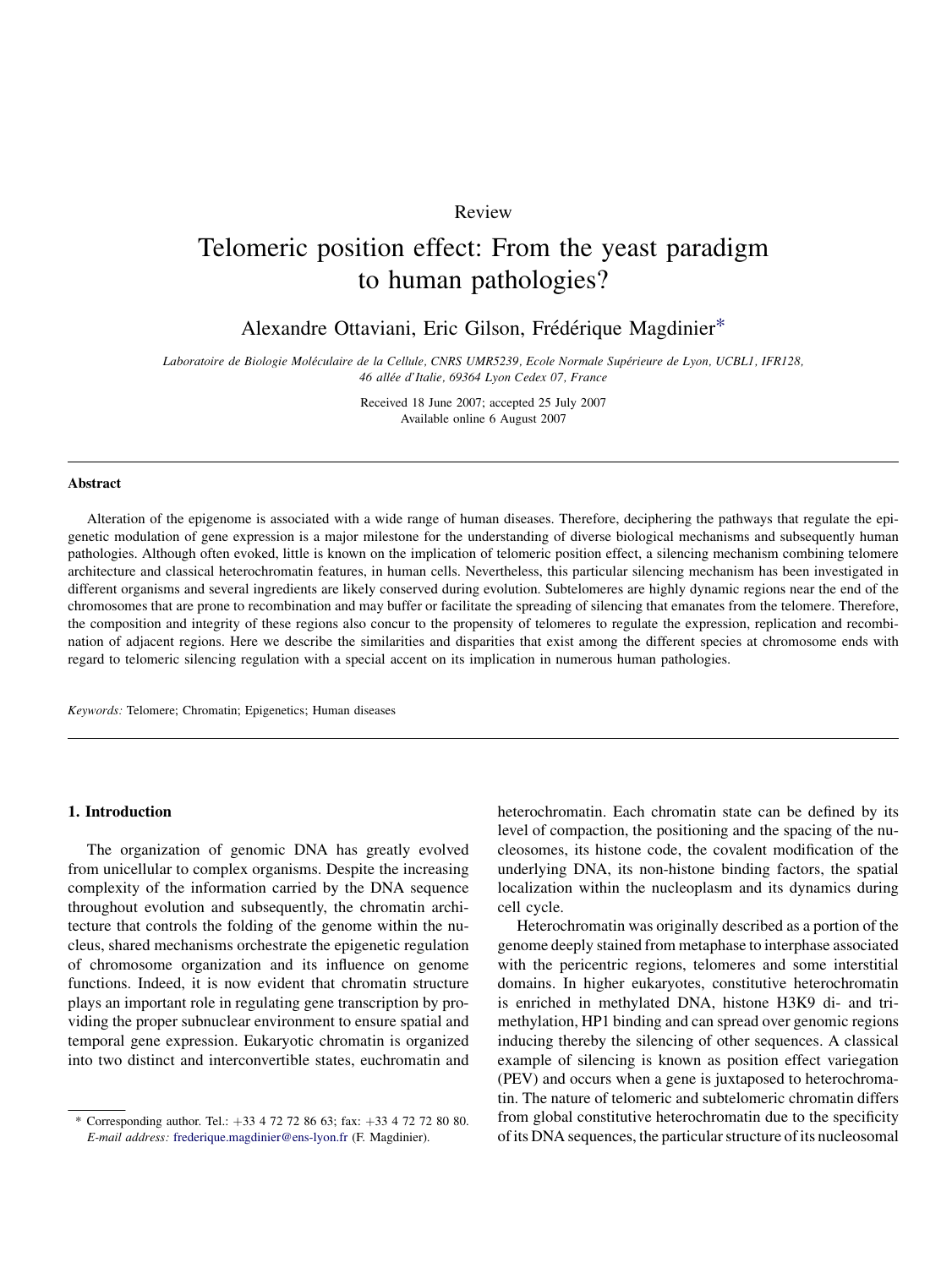fiber and the binding of specific factors. However, despite these structural differences, most telomeres and subtelomeres from Saccharomyces cerevisiae to Homo sapiens repress natural or artificially inserted neighboring genes by a mechanism named Telomeric Position Effect (TPE) (Fig. 1). Such a widespread conservation of telomeric silencing among eukaryotes suggests that is fundamental for telomere function and consequently chromosome integrity.

The mechanisms of TPE are well documented in S. cerevisiae and this review will focus on the cross talks between telomere structure and silencing in different species, with a special emphasis on the emerging role of TPE in human cells and a large spectrum of pathologies.

### 2. TPE discovery and definition

TPE has been extensively studied in baker's yeast, although it was revealed in this model organism five years after its discovery in *Drosophila melanogaster*  $[1-3]$ . Unlike Drosophila, telomeres in Saccharomyces cerevisiae are constituted of stretches of highly repetitive telomerase-added repeats and thus resemble most of the eukaryotic telomeres therefore constituting a powerful genetic system for the study of TPE.

TPE in yeast was first demonstrated by insertion of a construct containing a URA3 marker next to an array of telomeric repeats. Integration of this construct at the subtelomeric ADH4 locus, close to the VII-L telomere, deletes the terminal 15 kb of the chromosome and positions the URA3 promoter 1.1 kb from the newly formed telomere, termed truncated VII-L. Expression of the URA3 gene allows growth of the cells on plates

lacking uracil. However, on plates containing a drug toxic for cells expressing URA3 (5-fluoro-orotic acid or 5-FOA),  $20-$ 60% of the cells were still able to grow, suggesting that the URA3 was silenced in the vicinity of the telomere [4]. Some of the features of TPE were concomitantly described, such as the stochastic reversibility, since the same cells plated onto a medium without uracil can still grow without the amino acid; or the promoter independence and expression variegation, since expression of the ADE2 gene is also repressed in the same context and colonies obtained present white  $(ade2+)$  and red  $(ade2-)$  sectors.

TPE has been thoroughly investigated in yeast and its classical definition was first established in this model as a silencing effect originating from the telomere and consisting in an inward Sir-dependent heterochromatin spreading. Since then numerous results (that we will discuss below) have been reported from different organisms on the requirements, the modulations, or the chromosomal and nuclear contexts of this silencing effect. This will lead us to broaden the definition of TPE and to consider it at the level of functional genomic and nuclear organization.

#### 3. What is required for TPE?

Experiments on TPE in S. cerevisiae were mostly performed at the truncated VII-L chromosome [4] but also at several other truncated [5] and natural telomeres [6], allowing the identification of more than 50 proteins that can modulate TPE. However, among deletion mutants of these different proteins, only a few exhibit a specific and complete suppression



Fig. 1. Comparison of chromosome ends in various eukaryotic organisms known to exhibit telomeric position effect. In eukaryotes, the subtelomeres are patchworks of genes (pink rectangles) interspersed within repeated elements (blue rectangles). At least in baker's yeast and human, large polymorphic blocks of repeated sequences are distributed between the different chromosomes and subtelomeres contain genes. The simple repeats that constitute the telomeric DNA of many organisms and that are synthesized by the telomerase enzyme are represented by triangles and the specific sequence is indicated for every organism. The end of chromosomes of D. melanogaster is not synthesized by a telomerase enzyme but is formed through the retrotransposition of the non-LTR retroptransposons HeT-A and TART (yellow rectangle). VTR, Variable Tandem Repeat; TAS, Telomere Associated Repeat; ITS, Interstitial Telomeric Repeats; ESAG, Trypanosoma brucei Expression Site Associated Gene; Vsg, variant coat protein; MSG, Pseudomonas carinii surface glycoprotein gene. Var, Rif, Plasmodium falciparum subtelomeric genes; Rep20, TARE 1-5, subtelomeric repeats. EPA, Candida glabrata adhesin gene. Dh, dg, Schizosaccharomyces pombe subtelomeric repeats.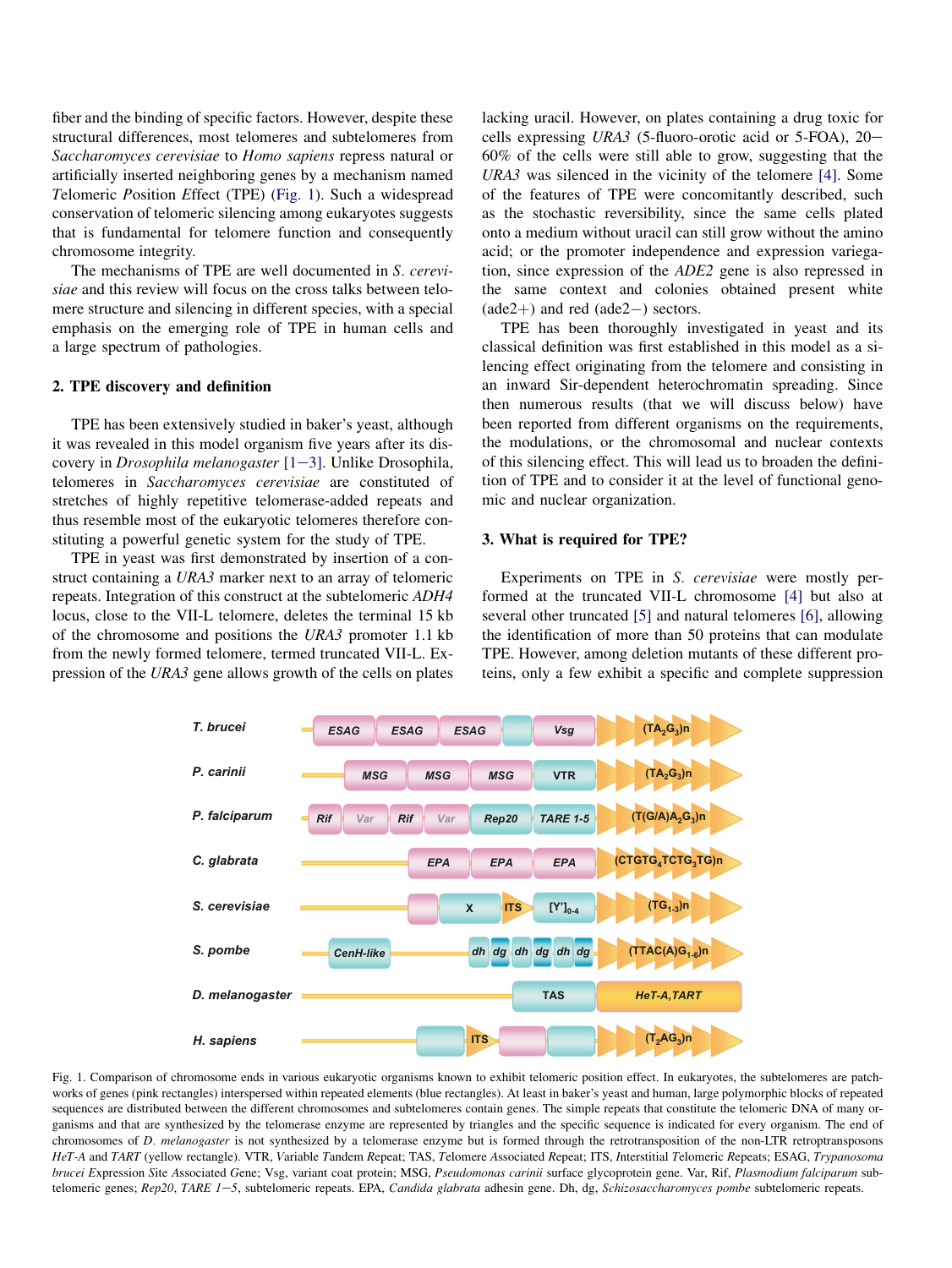of telomeric silencing [7]. Among them, Sir-complex proteins (Sir2p, Sir3p and Sir4p for Silent Information Regulators), [8], Ku heterodimer components (yKu70p and yKu80p), [9,10] and C-terminal domain of Rap1p [11] are absolutely required for TPE. These proteins have several functions but they are bound to the telomeres and their deletion abrogates telomeric silencing  $[12-14]$ . Rap1p and the Ku complex can both bind telomeric DNA and Sir4p [15,16]. In the current model for TPE establishment and linear spreading, Rap1p and Ku are responsible for the initiation/nucleation step. They recruit the Sir-proteins at the telomere and thereby initiate the formation of an heterochromatin complex that will propagate toward the subtelomeres through the interaction of the Sir-complex with histone tails  $[15-18]$ . This spreading requires the Sir2p NAD-dependant histone deacetylase activity that permits Sir3p and Sir4p binding [19,20] and distributes along the DNA sequence by sequential deacetylation of the histone tails and binding (Fig. 2).

In other organisms, most of the few factors mediating TPE identified so far are functional homologs of S. cerevisiae proteins. Thus, in Schizosaccharomyces pombe, the telomeric repeats-binding protein Taz1p recruits spRap1 (homologous to Rap1p in S. cerevisiae [21,22] at the telomere, and both proteins are required for TPE [23,24]. Nevertheless in this model, no link could be established between Ku and TPE. Although they have no homolog in S. cerevisiae, HP1 proteins are



Fig. 2. Implication of the telomeres and subtelomeres in the regulation of telomeric position effect. (A) In Saccharomyces cerevisiae, distinct DNA binding factors cooperate for the spreading of the silencing along the telomeric and the subtelomeric region. At natural telomeres, the X element reinforces the silencing while  $Y'$ element acts as a boundary. (B) In Schizosaccharomyces pombe, the telomeric protein Taz1 and methylation of histone H3 K9 residues by the Clr4 histone methyltransferase recruit Swi6 to the telomeric associated sequences and spread silencing toward the centromere to cover the subtelomeric region over 45-75 kb in cooperation with the RNAi-RITS machinery. The SHREC complex containing the Clr3 histone deacetylase and the Mit1 chromatin remodeling factor associates with Ccq1 and Swi6 and cooperates with the Taz1 and RITS pathway to facilitate chromatin condensation and telomeric silencing. (C) In human cells, the telomeric position effect may involve the cooperation of telomere binding proteins such as TRF1 and classical chromatin remodeling factors. As described in different species, the identity of the subtelomeric regions might influence TPE and explain different pathologies associated with the rearrangement of these regions.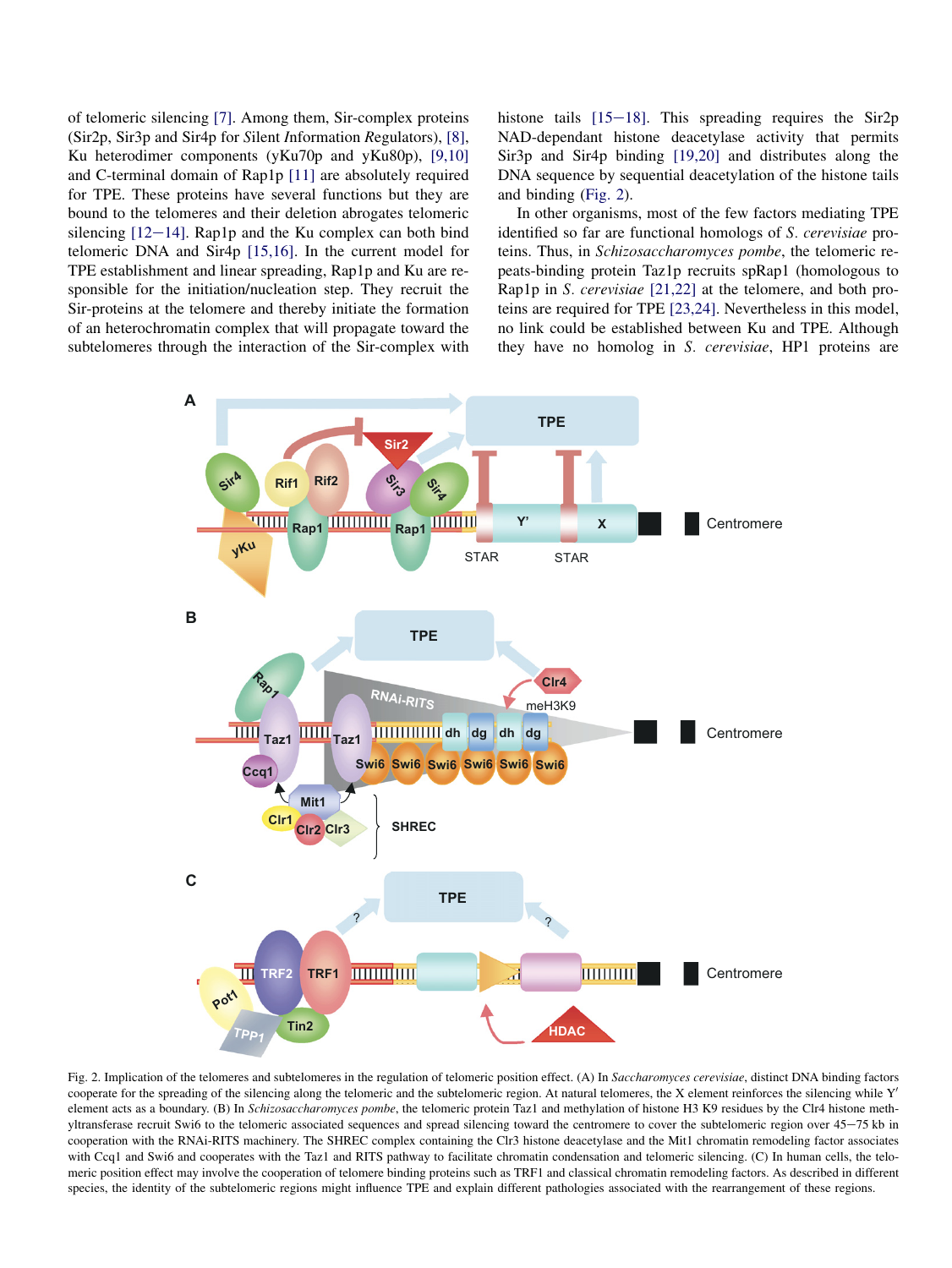involved in TPE in Drosophila (on chromosome 4 [25]) and fission yeast [22,26] where they could play similar roles of the budding yeast Sir3p and Sir4p in the spreading of heterochromatin.

#### 4. Telomere length and telomeric silencing

Increasing the length of telomeres improves TPE [19,27,28]. A plausible explanation is that longer telomeres bind more Rap1p that subsequently recruit more Sir-complexes and thereby facilitate the formation of a heterochromatin complex able to polymerize and spread within the subtelomeric regions. However, the interplay between TPE and length regulation might be less direct. For instance, inactivation of the Rif proteins improves TPE and increases telomere length by alleviating the competition with Sir proteins for access to telomerebound Rap1p [29,30].

Insertion of a stretch of telomeric repeats at an internal chromosomal site can induce silencing, certainly through Rap1p binding, but this effect is not as strong as telomeric silencing, which can account for Ku participation in the recruitment of silencing factors [31] and for a proper subnuclear localization within heterochromatin compartments enriched in Sir proteins [32,33]. In conclusion, the influence of telomere length on TPE is not merely the length by itself but concomitant changes in the recruitment of silencing factors (Fig. 2).

# 5. Modulation by the subtelomere: importance of the telomere identity

As pointed out earlier, most of the studies on TPE in S. cerevisiae have been performed on truncated telomeres that all exhibited a variable silencing effect depending on the telomere analyzed [4]. TPE is also present at baker's yeast natural telomeres but its strength can vary widely [6]. Indeed, each of the 32 yeast chromosomes has a different composition in subtelomeric elements that can modulate TPE and polymorphisms in these regions are also found in the different strains [34,35]. In S. cerevisiae, these modulators include two types of subtelomeric repeats:  $X$  and  $Y'$  (Fig. 1).

The X subtelomeric element contains a ''core X'' element consisting in an ARS consensus sequence (ACS) and an Abf1p site present at all yeast telomeres [35]. This core X sequence behaves as a protosilencer, i.e. it does not act as a silencer by itself but reinforces silencing when located in the proximity of a master silencer [36,37]. At some chromosome ends, the core X element can be associated to strong boundary elements dubbed STAR for SubTelomeric Antisilencing Regions consisting of binding sites for Tbf1p and Reb1p [38].

The Y' element is found on  $50-70\%$  of yeast telomeres, in  $1-4$  copies inserted between the X element and the telomere [39]. It contains two open reading frames (ORF), an ARS that can also bind the ORC complex and a STAR element immediately abutting the telomeric repeats, which similarly to the X STAR sequences consists of Tbf1 binding sites [38].

Different combinations of STAR and protosilencer at native telomeres are likely to contribute to their respective behaviors with regard to TPE. In general terms, X-only telomeres usually exhibit a strong silencing [6] even if two of them do not seem to propagate silencing or bind Rap1p [40]. Mutations in the "core X" that either impair Abf1p binding or recruitment of ORC to the X-ACS sequence strongly reduce telomeric silencing at XI-L chromosome [6] suggesting that both binding sites contribute to telomeric silencing. Sir1p, that does not seem to have any effect on truncated telomeres [8], participates in silencing at the XI-L telomere [6,38], possibly through interaction with the ORC complex  $[41, 42]$ . The Y' element possesses anti-silencing properties linked to the boundary activity of the STAR sequence and limits the extend of spreading toward the subtelomeric regions [38]. On truncated VII-L, the level of telomeric silencing decreases exponentially and continuously with distance, but on some native telomeres, combination of  $X$  and  $Y'$  elements results in variable levels of gene silencing with regions protected from TPE by the STAR boundaries and resumed silencing at a distance from the telomere by protosilencers suggesting that telomeric position effect can be a discontinuous mechanism relayed from place to place by silencers and protosilencers [6,38]. In agreement with this hypothesis, functional interactions between a protosilencer and a silencer are not hampered by the presence of a subtelomeric insulator or an intervening insulated domain [37,38]. Such a discontinuity in silencing argues in favor of a coalescence model in which silencers and protosilencers form complex interactions leading to an apparent spreading of silent chromatin that might be further facilitated by nuclear positioning.

### 6. TPE and histones modifications

The post-translational modifications of the core histone (H2A, H2B, H3 and H4) provide heritable information that orchestrates transcription, replication and chromatin organization through cell divisions. TPE is induced by such modifications converting euchromatin into repressive chromatin. In baker's yeast, the first clues were given by mutations in histone H4 N-terminal tail residues that suppress TPE at the truncated VII-L telomere [8]. Furthermore, deletions of N-terminal tails of histones H3, and H2A also impede telomeric silencing  $[43-45]$  by altering histone acetylation and Sirp recruitment [18,46]. Indeed, among the different residues that can be modified, lysine can bear several modifications such as acetylation, methylation, phosphorylation, ubiquitination or ADPribosylation with a preponderant role for acetylation in TPE modulation [8,44]. Moreover, TPE induced by heterochromatin spreading is dependant upon Sir2p HDAC activity [20] and can be counteracted by Sas2p-dependant acetylation of H4- K16 [47]. Deletion mutants of Sas2 have an increased TPE and Sir3p spreading extents from 3 to 15 kb at the truncated VI-R [48]. Same type of extended telomeric silencing and Sir3p spreading has recently been reported in deletion and unacetylable mutants of the H2A variant, H2A.Z, enriched at subtelomeric regions [49,50] and in catalytic mutants of its acetyl-transferase, Nu4A [51]. In conclusion, acetylation seems to act as an important boundary against the propagation of telomeric silencing.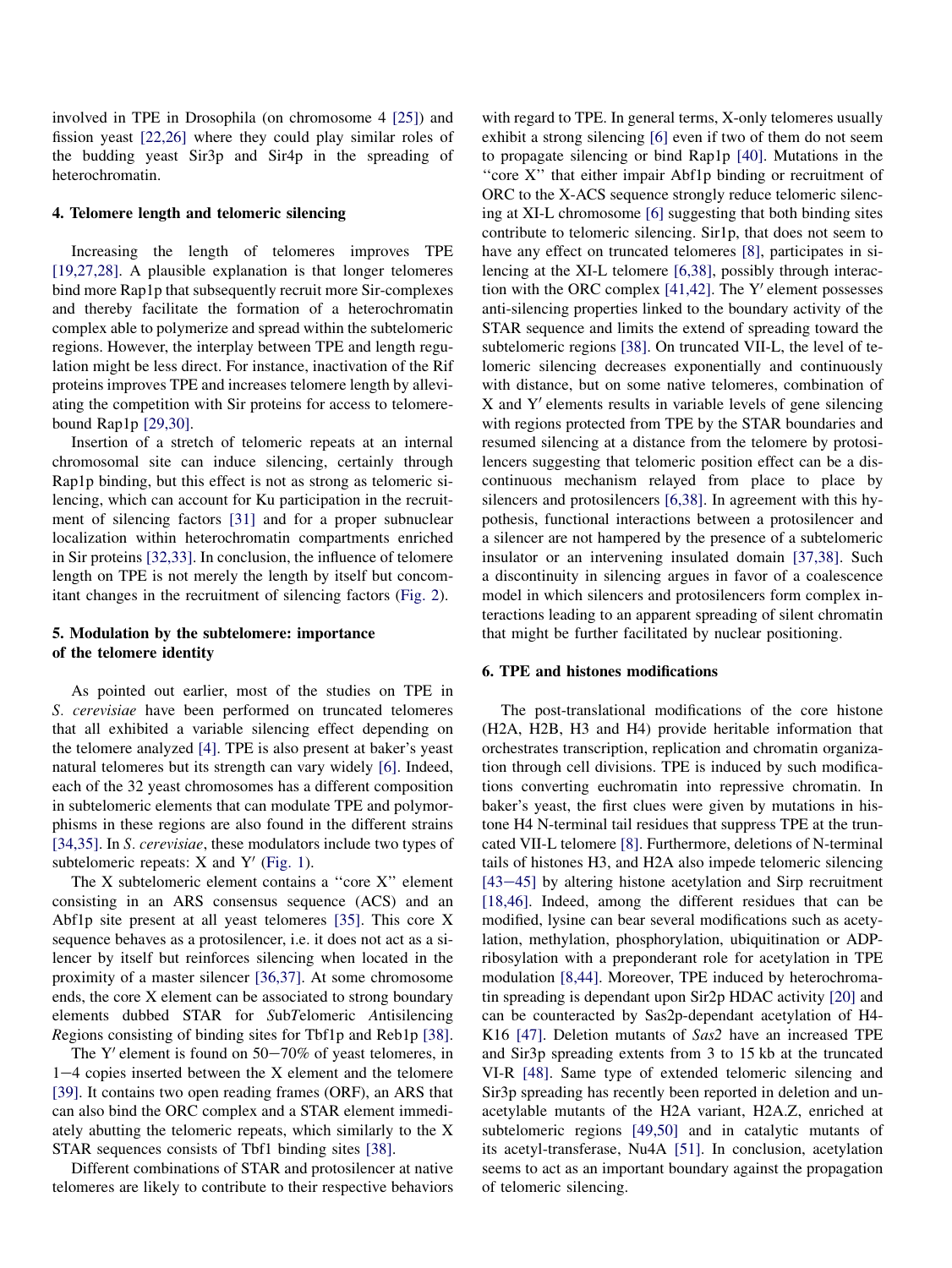To the present knowledge in S. cerevisiae, histone methylation only affects some lysines on H3: Lys4, Lys36 and Lys79 [52] that are methylated by specific methyltransferases (Set1p, Set2p and Dot1p respectively [53] and can also be demethylated (Lys4 by Jhd2p, Lys36 by Jhd1p and Rph1p, [54]) except for Lys79, located within the histone core. Methylation of these residues displays anti-silencing properties at the telomeres, mainly by preventing Sirp association to histone H3 tail [55]. Noteworthy, deletion mutants of  $Setlp$  and  $Dotlp$  exhibit reduction in telomeric silencing level due to the limiting amount of Sir3p that is displaced toward euchromatic regions that are no longer protected by H3 methylation (Fig. 3).

The interpretation of this code can be affected by another adjacent modification on the same histone tail and the primary function of a particular modification might be modulated by another adjacent modification. Thus, the combinatory use of different modifications participates in the function of the chromatin fiber and gives enormous potential for the variability of the biological response. For example H2B ubiquitination is necessary for H3-K4 and H3-K79 methylation which prevent Sir4p binding, whereas Sir4p recruits Ubp10p/Dot4p that deubiquitinate H2B and Sir2p that deacetylates H4-K16, both favoring establishment of telomeric silencing [56].

In Schizosaccharomyces pombe, the chromatin changes associated with the TPE machinery are more closely related to that of Drosophila and mammals. Firstly, it requires the methylation of H3K9 residues by the Clr4 histone methyltransferase [57], which allow the binding of Swi6 (the ortholog of HP1). Secondly, specialized repeats (dg and dh) present at subtelomeres and other heterochromatin loci contribute to telomeric silencing through the formation of the RITS complex. This RNAi-induced transcriptional silencing machinery uses siRNAs and specific factors (such as Argonaute) to initiate the targeting of H3K9 methylation and heterochromatin assembly at repetitive DNA and stabilize the compaction of higher-order chromatin structure to silence specific chromosome regions [58]. Recently, a new complex termed SHREC and composed of Clr1, Clr2, the Clr3 histone deacetylase and the SNF2 chromatin-remodeling factor homolog Mit1 has been identified [59]. At telomeres, SHREC interacts with Ccq1, a telomere binding protein capping and protecting telomeres from degradation [60] that along with Taz1 (the homolog of mammalian TRF1/2) and Swi6/HP1 act in parallel to the RNAi pathway to restrict polymerase II and stabilize heterochromatin structures (Fig. 2).

# 7. Telomeric position effect and nuclear periphery: The reservoir model

In budding yeast, the  $32$  telomeres are clustered into  $4-6$ foci which are primarily associated with the nuclear envelope [61]. This peripheral localization of telomeres is dependent on redundant pathways [62]. One acts through Ku and the second through Sir4 [63,64]. Neither Ku nor Sir4 possess a transmembrane domain and their recruitment to the nuclear envelope depends upon other factors. Sir4 is tethered to the nuclear periphery through interaction with Esc1, which is localized at the edge of the nucleus between nuclear pores independently of silent chromatin [63]. The anchoring of Ku also depends on the presence of Esc1 but only during S phase [63].



Fig. 3. Telomeric position effect is regulated by different levels of chromatin compaction in Saccharomyces cerevisiae. Telomeric position effect is regulated by proteins bound to the telomeres and the subtelomeres. The Sir complex is recruited to the telomere by Rap1. The Sir2 histone deacetylase recruited at telomeres sequentially removes the acetyl residues along the subtelomeres. This spreading of repressive chromatin is facilitated by the sequential recruitment of Sir3 and 4 along the chromatin fiber leading to the variegated and heritable repression of telomere proximal genes. The Dot4 protein is recruited by Sir4 and removes ubiquitin residues from H2B impairing thereby methylation and preventing Sir4p binding and the spreading of telomeric silencing. The Sas2-associated complex counteracts silencing by modification of Lysine 16 at histone H4 tail. The incorporation of acetylated H2A.Z histone variants at subtelomeric region act as a boundary that limit the spreading of silencing (represented by a dashed line) toward the centromeric regions.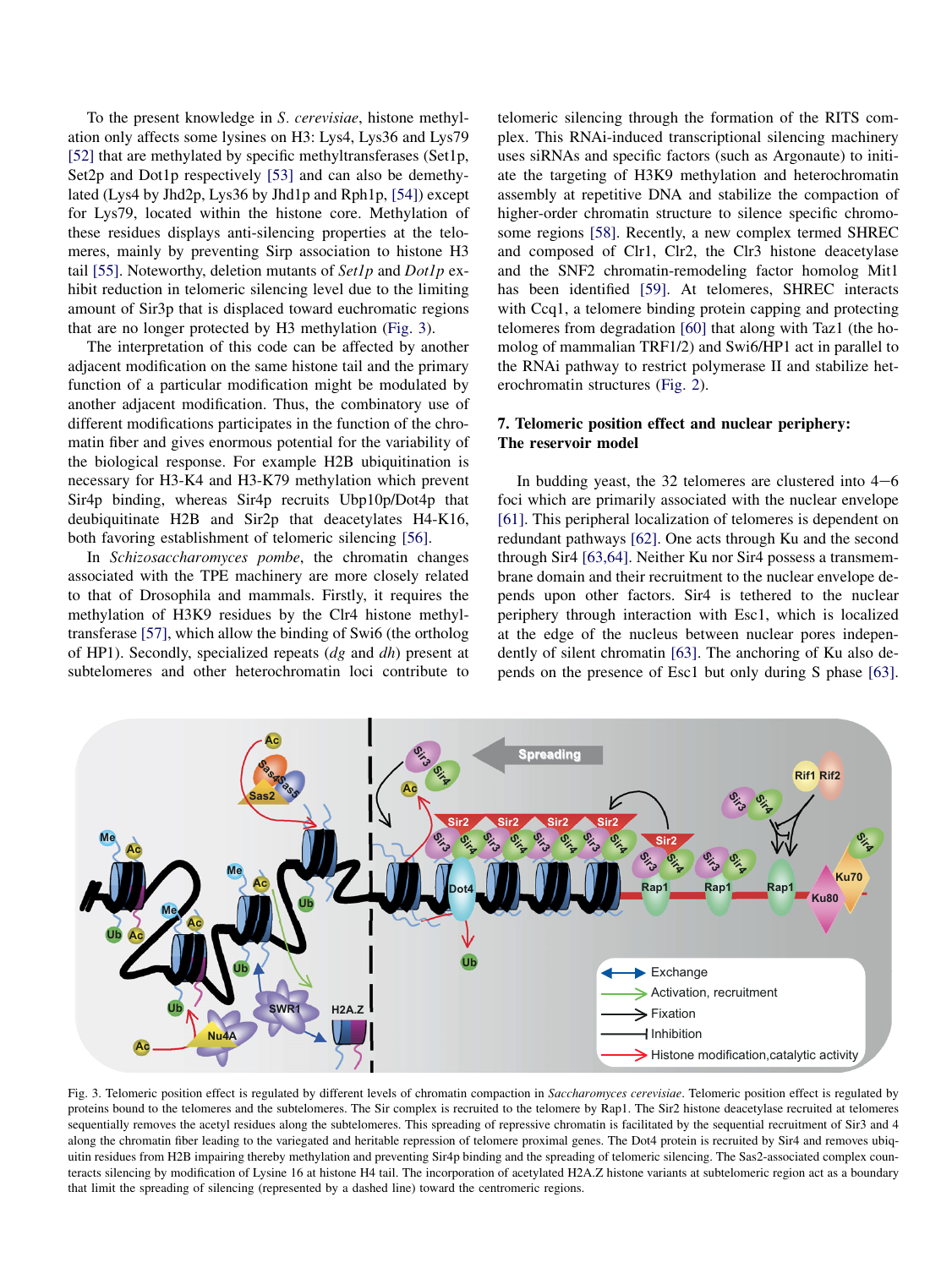The factors responsible for the peripheral localization of Ku during G1 have not yet been characterized.

Mating-type silencers require telomere proximity to be fully functional [65] and tethering of a silencer-flanked reporter to the nuclear periphery facilitates its repression [65]. However, relocation to this peripheral nuclear compartment probably does not cause repression per se [66] and silencing can be maintained without perinuclear anchoring [67]. All of these data, together with microscopy analyses, converge toward a reservoir model where telomere clusters act as a subnuclear compartment concentrating key silencing factors like the Sir proteins [65]. Consequently, although the perinuclear location is not strictly required to maintain the silent state, silencers and telomeres would need to be somehow associated to this compartment to be in a local microenvironment containing enough silencing factors to shut-down gene expression. In agreement with this model, close interactions between HML silencers and telomeres have been observed by using a methyltransferase targeting assay [68].

Consistent with previous work showing that insulator activity in various species correlates with a particular spatial arrangement in the nucleus  $[69-72]$ , the STAR boundary elements antagonize the peripheral localization of telomeres, suggesting a mechanism by which they block TPE spreading [73]. Therefore, the individual organization of native subtelomeres is likely to directly influence telomere subnuclear localization and TPE capacities.

Nuclear periphery can also confer an optimal environment for transcriptional activation through the binding of genes to the nuclear pore complex [74]. Promoting a stronger association with the nuclear envelope improves silencing in non-inductive conditions but increases expression in inductive conditions, accounting for an ambivalent role of nuclear rim association [75]. Since telomeres are mainly localized between pores [76], one can predict that silent telomeres and activated genes distribute to different subdomains at the nuclear envelope.

# 8. TPE and the 3Rs: Replication, recombination and repair

Besides their effect on transcriptional regulation, telomeres also exert position effect on others DNA transactions.

In budding yeast, the telomeres replicate at the late stage of the S-phase [77,78] mainly because they inactivate or delay most of the origins present in the subtelomeric  $X$  and  $Y'$  elements  $[4,79-82]$ . Reminiscent of TPE, short telomeres can replicate earlier than long telomeres [83], Sir3 inactivation leads to a premature activation of  $Y'$  origins [80] and tethering of Sir proteins near an origin can reset replication timing from early to late S-phase [84]. These results are in favor of a model in which the Sir-mediated silent chromatin emanating from telomeres blocks replication initiation in the subtelomeric regions. However, the telomeric position effect on replication timing extends over a distance ( $\sim$ 35 kb) that is well beyond the  $6-8$  kb seen for the Sir-dependent gene repression [6,85]. This suggests that Sir-independent chromatin-mediated mechanisms can also contribute to the late activation of telomere-associated origins.

Subtelomeric domains are cold-spots for meiotic recombination in a variety of organisms. For example, the crossovers are rare in the telomeric regions of grasshopper chromosomes [86] and the double-strand breaks that initiate meiotic recombination in yeast are quasi-absent from sequences within 50 kb from telomeres in a Sir4-independent manner [87]. However, it is worth noting that meiotic recombination can occur at an elevated rate near some human telomeres and can have both advantageous and pathological consequences in human biology [88]. In mitotic yeast cells, telomere proximity represses the homologous recombination between two internal stretches of telomeric DNA but not between two non-telomeric sequences [89]. Interestingly, similarly to the TPE on meiotic recombination, this anti-recombination effect does not rely on a Sir-dependent mechanism, revealing that Sir and non-Sir dependent mechanisms are responsible of various classes of TPE. The spatial localization of telomeres in yeast cells contributes to the regulation of TPE. In addition, the anchoring of the telomeres to the nuclear pores is essential for efficient repair of Double Strand Breaks at subtelomeric zones, likely by protecting the chromatin structure [90].

#### 9. Biological functions of yeast TPE

Determining the biological relevance of TPE is difficult due to its link to the composition of individual telomeres and the discontinuity in regions of genes exposed to telomeric silencing. Genome-wide studies of transcription levels in S. cerevisiae could determine that about 267 genes located less than 20 kb from the telomeres display a mean expression level that is roughly 20% of non-telomeric gene expression [85]. Among this small number of genes, less than 10% are repressed in Sir-dependent pathway whereas one half is derepressed upon H4 depletion, which is about three times more than for non-telomeric genes [85]. Genome-wide mapping of deacetylase activity identified a lysine deacetylase specific for H2B and H3 that is involved in the Sir-independent repression of genes clusters gathered in domains  $10-25$  kb from telomere, termed HAST (Hda1-Affected SubTelomeric) [91].

There are different explanations for the paucity of meiotic recombination initiation events within the subtelomeric regions. First, breaks fails to occur in subtelomeres merely as a consequence of the heterochromatin nature of chromosome ends. However, this process is Sir-independent, suggesting that the anti-recombination properties of subtelomeric regions have been actively selected during evolution because of detrimental effects on chromosome stability. Indeed, subtelomeric recombination initiations are expected to favor unequal crossovers and to promote homolog disjunction, as observed for instance for human chromosomes 16 or 21 with crossovers near the telomeres [92,93].

Recently, a genome comparison of closely related Hemiascomycetes species revealed that subtelomeric gene families are in general specific for the different species and do not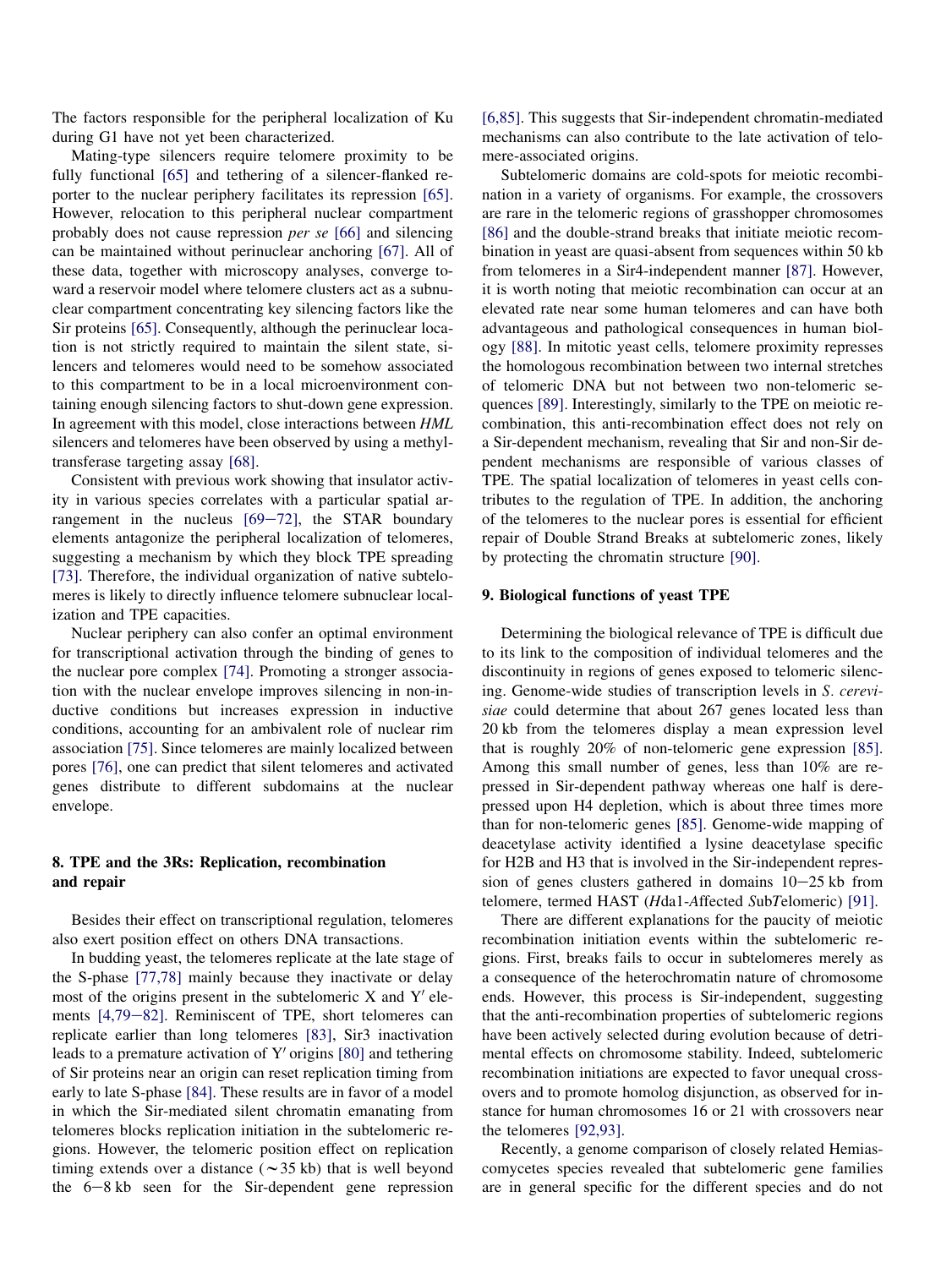exhibit the same characteristics in terms of copy number and subtelomeric distribution [94]. The expression of these genes is influenced by TPE in several yeast species [95,96]. Nevertheless, a subtelomeric enrichment of genes related to stress response and metabolism in non-optimal growth conditions appears to be a conserved feature in many yeast species [91]. Most of these genes are silenced under optimal growth conditions. In budding yeast, many different types of stresslike nutrient starvation, heat shock or chemical treatment can induce a hyperphosphorylation of Sir3p and a consequent decrease in TPE at the truncated VII-L [97]. This also leads to an increase in the expression of natural subtelomeric genes such as the PAU genes which are involved in cell wall constitution and drug resistance [98]. Gene of cell wall proteins are also submitted to Sir-dependent TPE in Candida glabrata [99]. In S. cerevisiae, subtelomeric HAST domains also contain clusters of normally silenced genes that are involved in neoglucogenesis or stress response [91]. For example, the FLO genes, involved in cellular adherence, are mostly contained within these domains and are silenced in a Sir-independent way which is however dependent upon Sir2p homologs, Hst1p and Hst2p [100]. In S. pombe, many genes involved in response to nitrogen starvation are also clustered in subtelomeric regions and silenced by Hda1p ortholog, Clr3 [101].

In summary, clustering stress response genes at subtelomeres seems to be an evolutionary conserved strategy that allows their reversible silencing and a fast response to changes in environmental conditions (this will be further discussed in the parasite section). One can imagine that a single mutation or epimutation altering TPE would allow subtelomeric gene expression to proceed at full rein, increasing the chances for the cell to express a gene that would be important for adaptation [102]. Indeed, telomeres of budding yeast carrying a template mutation in the telomerase RNA gene replacing the yeast telomeric repeat sequence by the human-type sequence appear stable but have lost their capacity to silence [103].

# 10. TPE is conserved at the unusual telomeres of Drosophila

Unlike many organisms, Drosophila species lack telomerase but maintain their telomeres by the transposition of the retrotransposons HeTA and TART to chromosome ends [104] (Fig. 1). Proximal to the terminal transposon array, Drosophila telomeres carry several kilobases of conserved complex satellites termed Telomere Associated Sequences (TAS) (reviewed in [105]). Despite the structural differences of telomeres in other species, Drosophila melanogaster exhibits telomeric silencing as observed when reporter genes are inserted at a telomeric position [1]. All the telomeric transgenes subjected to variegation lie adjacent to TAS, suggesting that these sequences also contribute to telomeric silencing as for subtelomeric elements in other organisms [106]. Interestingly, genetic modifiers of position effect variegation (PEV) display little or no effect on TPE, suggesting the existence of specialized mechanisms. TPE at the second and third chromosomes is sensitive to the dose of Polycomb group genes [107], whereas TPE at the fourth chromosome or at a terminally deleted minichromosome is sensitive to the dose of HP1  $[25,108-110]$ . HP1 is a stable component of all telomeres in Drosophila cells and its absence in mutant  $Su(var)2-5$  cells causes multiple telomere-telomere fusions [111]. Interestingly, chromosome protection and telomeric transcriptional repression appear as separable mechanisms associated with two types of HP1 binding [112]. HP1 caps the telomere by direct binding while it contributes to telomeric silencing by interacting with trimethylation of Lysine 9 at the histone H3 tail [112,113]. Mutation in the gene for HP1 also increases the abundance of  $HeT-A$  and TART RNA and their frequency of transposition to broken telomeric ends [114]. In contrast, mutations of  $Ku80$  or  $Ku70$ strongly increase transposition but do not affect expression of HeT-A [115] (Fig. 1). The remarkable capacity of yeast and fly telomeres to uncouple telomere protection from TPE functions might provide a unique ability of rapid adaptation through changes in the subtelomeric transcriptional program and gene shuffling without altering the integrity of the rest of chromosomes.

The ATM kinase that plays conserved roles in DNA repair and telomere function is specifically required for normal levels of HP1 and HOAP (Heterochromatin protein 1/ORC2 associated protein) at telomeres, but not at centric heterochromatin. In addition, *atm* mutations may suppress TPE, by affecting normal telomere chromatin structure [116]. ATM is specifically required for localization of HP1 to telomeres but not centromeric or euchromatic sites and loss of atm suppresses silencing by telomere-associated sequences but not at euchromatic sites [116]. Moreover, mutants of *gpp*, the fly ortholog of the Saccharomyces cerevisiae Dot1 gene, dominantly suppress silencing by telomeric, but not centromeric heterochromatin. [117]. Analysis of gpp mutants indicates that, like Dot1 [118], GRAPPA functions as a methyltransferase and is required for the methylation of lysine 79 of histone H3 (H3meK79) suggesting that, as observed in yeast, telomeric position effect at Drosophila telomeres is associated with classical modifications of the histone code [117]

In ovaries and oocytes, HeT-A and TART are partially regulated by the RNAi machinery. Indeed, mutation in the RNA helicase gene, Spindle-E (spnE) encoding a DEAD-box helicase and the argonaute gene aubergine (aub) necessary for the assembly of the RNA-induced silencing complex (RISC), increases the rate of HeT-A and TART transcription and is accompanied by more frequent transpositions to chromosome ends [119].

Thus, despite their unique and distinct composition and maintenance process, Drosophila telomeres share many of the features of telomeres in other species with regard to the heterochromatization of the telomeric and subtelomeric regions.

#### 11. Telomeric position effect in higher eukaryotes

The heterochromatin nature of mammalian telomeres and their capacity to induce position effect have been controversial for many years. The first example of telomeric position effect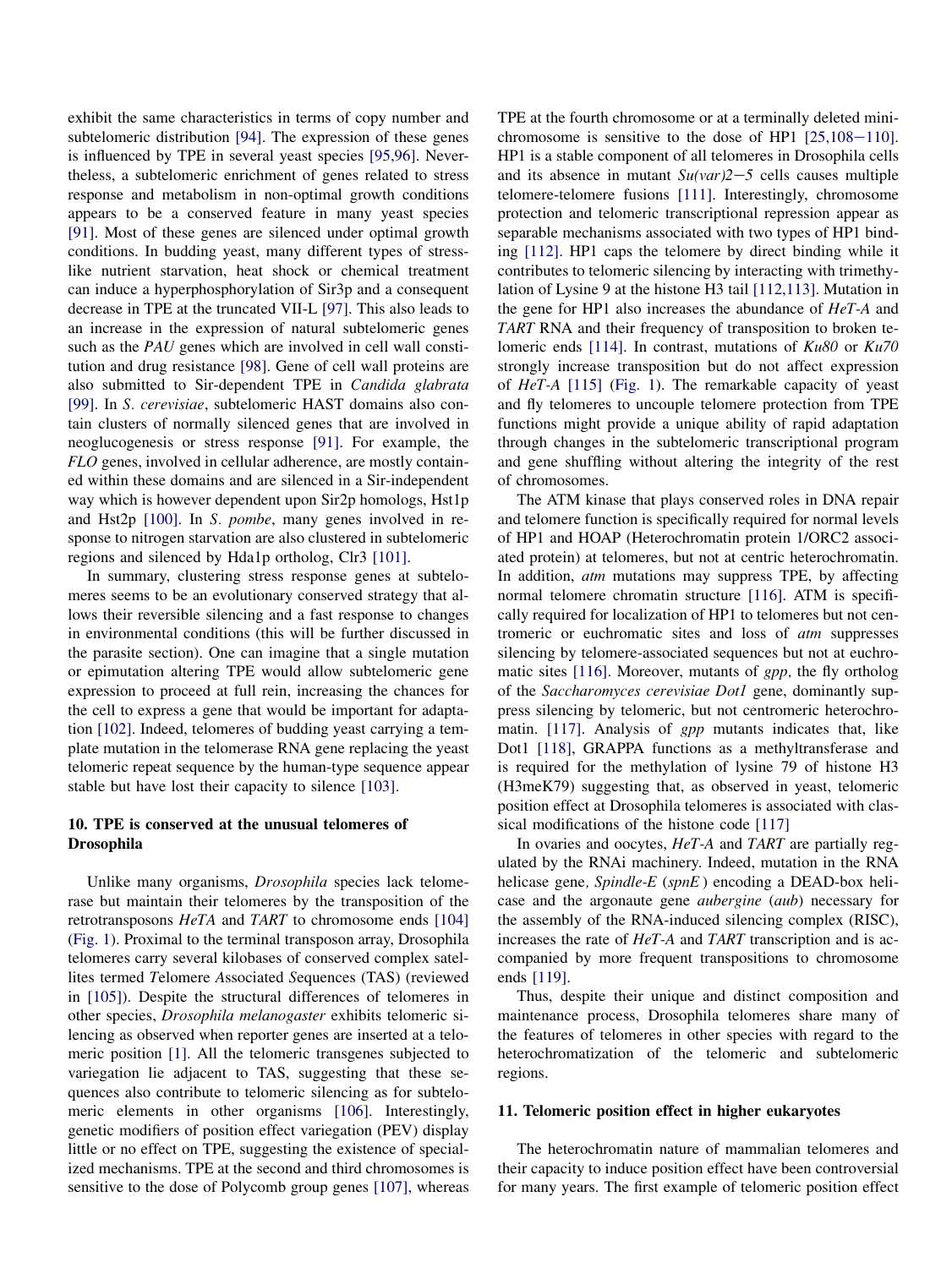in vivo came from the analysis of replication timing of human chromosome 22 carrying chromosomal abnormality. Deletion of chromosome termini is frequently observed in pathologies such as cancer or genetic diseases. Various processes that result in the addition of a new telomere can stabilize these broken chromosome ends. One of these pathways is the process in which the broken chromosome acquires a telomeric sequence from another chromosome, homolog or sister chromatid called telomere capture. An alternative is de novo telomere addition where the end of a broken chromosome is stabilized by telomerase dependent addition of telomeric repeats named telomeric healing. Telomere healing following the deletions of subtelomeric elements changes the replication timing of chromosome 22, which is shifted from early S phase to later time [120]. This delayed replication is not associated with differences in DNA methylation status, condensation of the chromatin structure of the region or silencing of some subtelomeric genes located 50 kb from the telomere suggesting that the large distance between the telomere and the genes may protect from the spreading of telomeric silencing [120]. However, other studies imply that human telomeres neither modulate the expression of nearby genes nor affect the homeostasis of telomeres [121,122].

Compelling evidence for transcriptional silencing in the vicinity of human telomeres was provided experimentally by using transgenes inserted adjacent to telomeres, similar to the approach used with yeast after telomere fragmentation [123,124]. By a telomere seeding procedure, natural telomeric regions have been replaced by artificial ones containing a reporter gene. Using this method, reporter genes in the vicinity of telomeric repeats were found to be expressed on average ten-fold lower than reporter at non-telomeric sites. Overexpression of the human telomerase reverse transcriptase  $(hTERT)$  in the telomeric clones resulted in telomere extension and decrease in transgene expression [123] while overexpression of TRF1, involved in telomere length regulation, lead to the re-expression of the transgene [124], indicating the involvement of both the telomere length and architecture in TPE as observed in yeast. In addition, the treatment of cells with Trichostatin A, an inhibitor of class I and II histone deacetylases antagonizes TPE. In human cells, TPE is not sensitive to DNA methylation [124] while hypermethylation of the transgene appears as a secondary effect in TPE in mouse ES cells [125].

In mammals, all three HP1 paralogs are found at telomeres, and loss of histone H3 methyltransferases leads to reduced levels of HP1 proteins at telomeres [124,126,127]. In human cells, there is a correlation between HP1 delocalization and TPE alleviation by TSA treatment [124]. Taken together, these data suggest that in mammals, like in other simpler eukaryotic organisms, classical heterochromatin factors cooperate with telomere-associated proteins in the remodeling of the telomeric and subtelomeric regions and the propagation of the silencing at chromosome ends (for review see [128]). By comparison to position effect variegation, TPE might thus be an alternative and specialized silencing process acting for instance through the interaction between the chromatin remodeling factor SALL1 and TRF1 [129] or the telomeric sheltering component TIN2 and HP1 [130] (Fig. 2).

# 12. Telomeric position effect and human pathologies: Evidence and case reports

We have described in the first part of this review the importance of subtelomeric elements in the regulation of TPE in yeast and in fly. Very little is known on the function of human subtelomeres in the regulation of the diverse roles of telomeres in cellular homeostasis. However, these regions prone to recombination and rearrangements are associated with genome evolution but also human disorders. Indeed, the involvement of TPE has been evoked to explain the etiology of several developmental diseases although the molecular mechanisms remain hypothetical.

Unlike the reporter genes artificially inserted immediately adjacent to the telomere, the most distal unique region of the chromosomes and telomeres are separated by different types of subtelomeric repeats varying in size from 10 to up to 300 kb in human cells and contain repetitive sequences of different types (reviewed in [105]). In the human population the subtelomeric regions are highly polymorphic and the rate of recombination at chromosome ends is higher than in the rest of the genome. Such rearrangements participate in the genome variability and the length of variation may be up to hundreds of kilobases among the different haplotypes (Fig. 1). Although the coverage of chromosome ends has not been fully achieved, available sequences allowed the representation of a detailed paralogy map showing that several blocks of sequences are shared by different human subtelomeres [131,132]. Various tandemly repeated units called Telomere-Associated Repeats (TAR1), short native telomeric arrays and numerous degenerate telomere-like repeats are also located at variable distance from the telomere and subtelomeres contain members of 25 small families of genes encoding potentially functional proteins [131,132]. Interestingly, many of them are involved in the adaptation to the environmental changes like in other species suggesting that the plasticity of chromosome ends is likely to play a key role in genome evolution and that abnormalities or dysregulation of these genes may have phenotypical consequences. Thus, telomere length-mediated transcriptional regulation of natural telomeric genes in human cells is likely to operate through the telomeric heterochromatin structure, involving long and variable stretches of subtelomeric sequences. Therefore, a broad range of natural telomeric gene expression level is likely to be found from individual to individual as described in yeast [6] and renders analysis of telomeric position effect in human pathologies challenging. The only naturally occurring situations wherein telomeric repeats are adjacent to unique sequences are those that occur in patients with truncated chromosomes ends that have been repaired by the process of telomeric healing or that lead to the formation of ring chromosomes. However, the molecular pathogeneses associated with these rearrangements have never been investigated.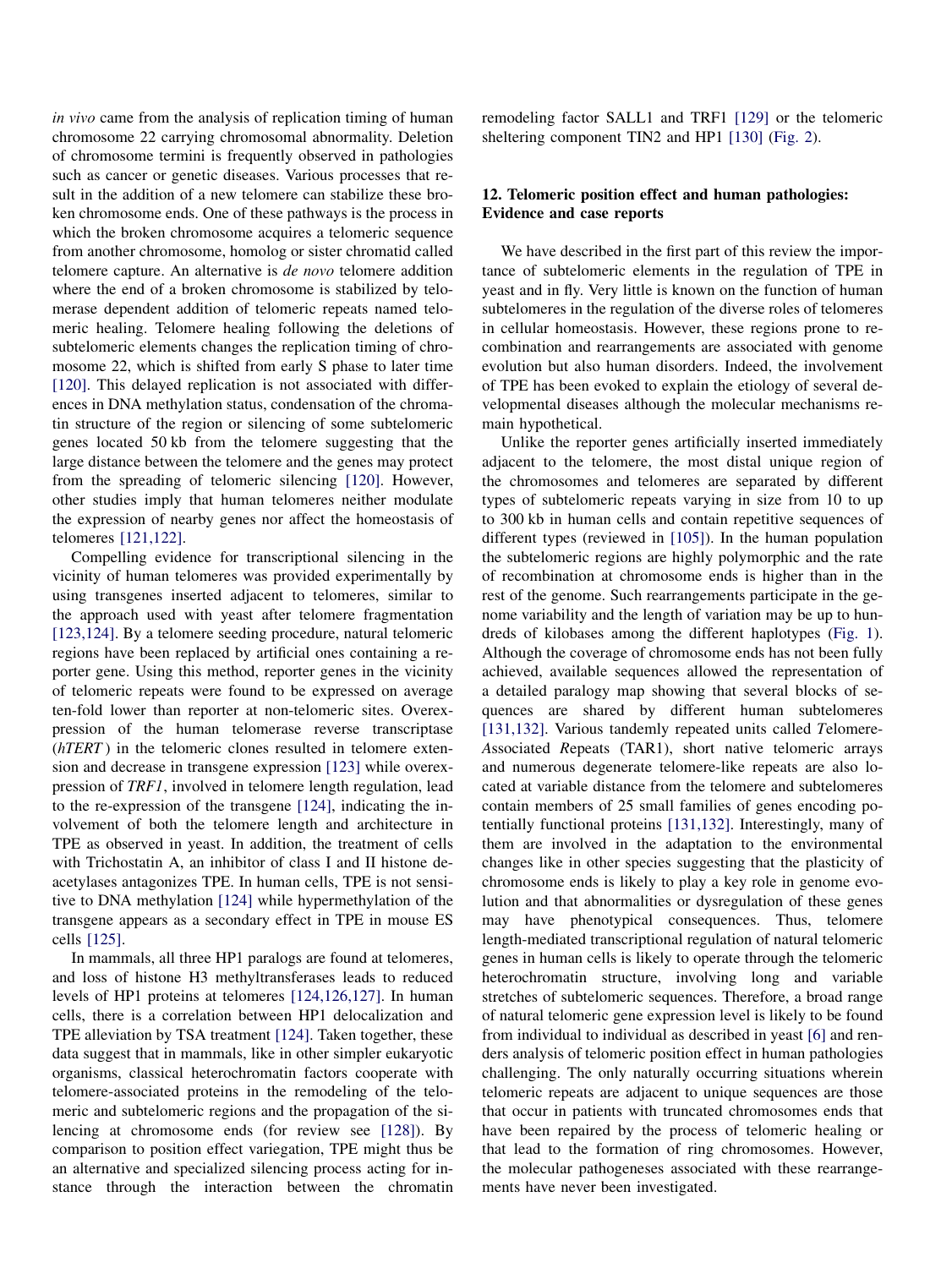Thus, TPE may play a direct role in human diseases as a result of repositioning of active genes near telomeres or subtelomeric sequences following such chromosome rearrangements and subtelomeric element may either participate in the spreading of TPE or shelter genes from this silencing. In addition, TPE might be indirectly involved in human health through the regulation of adaptation genes in protozoan parasites.

#### 13. Idiopathic mental retardation

The importance of subtelomeric rearrangements, chromosome-end truncations and telomere healing in idiopathic mental retardation is a well-established issue  $[133-135]$ . These abnormalities were first observed by standard chromosome banding and fluorescent in situ hybridization (FISH) testing. About  $5-10\%$  of the clinical cases with severe to mild mental retardation show relatively small subtelomeric abnormalities of chromosomes arms with exception of the p-arm of the acrocentric chromosomes. During the recent years, the development of high resolution genetic analysis techniques allowed a better characterization of the genotype of patients affected with such developmental delays and lead to the identification of different genes disrupted by these subtle terminal deletions [136-138]. Nevertheless, gene deletion does not always explain the pathological manifestations. Among the hundreds of patients analyzed, the size of the subtelomeric region disrupted may be accompanied by variable degrees of chromatin condensation and explain the penetrance of the clinical manifestations in patients [137].

Thus, it is conceivable that genes residing in close proximity to healed telomeres become epigenetically inactivated contributing to the phenotype. However, characterization of the rearrangement's effect on gene expression is still needed to prove that mental retardation is caused by modification of the chromatin architecture at telomeric and subtelomeric loci.

#### 14. Ring chromosome

Hundreds of patients have been reported with various combinations of malformations, minor abnormalities and growth retardation usually associated with mental retardation linked to the formation of a ring chromosome [139,140]. Ring chromosomes are thought to be formed by deletion near the end(s) of chromosomes followed by fusion at breakage points and have been described for all human chromosomes. The resulting phenotypes vary greatly depending on the size and the nature of the deleted segments. Most ring chromosomes are formed by fusion of the deleted ends of both chromosome arms coupled with the loss of genetic material. However, in a few cases, the rings are formed by telomere-telomere fusion with little or no loss of chromosomal material and have intact subtelomeric and telomeric sequences suggesting that the ''ring syndrome'' might be associated with the silencing of genes in the vicinity of a longer telomere. The formation of intact ring caused by telomere-telomere fusion and associated with putative telomeric position effects has been reported for different autosomes  $[141-143]$ . For instance, a severe seizure disorder with features of non-convulsive epilepsy is a characteristic of ring chromosome 20. In this pathology, the formation of ring chromosome is generally associated with a breakage in each chromosome arm and the subsequent fusion of the broken ends with the loss of the telomere, subtelomeric regions or CHRNA4 and KCNQ2, two well-known epilepsy genes. In a patient with a typical severe epilepsy, classical cytogenetic methods, chromosome and quantitative FISH showed that the ring had a longer telomere than either of the 20p or 20q telomere end suggesting that telomeric position effect silences the CHRNA4 and KCNQ2 genes [144].

Strikingly, most of these genetic diseases associated with mental retardation and different malformations are either linked to terminal deletion or fusion raising the hypothesis of a major contribution for telomere and subtelomere integrity in development. However, attempts to make genotype-phenotype correlations with specific anomalies have been difficult because of the paucity of reported cases and the variability in the size of the terminal deletion. In addition these chromosomal abnormalities are often mosaic, and the occurrence of sister chromatid exchange complicates the description of these heterogeneous developmental disorders and the precise classification of the genetic alterations.

Ring chromosomes have also been described in other species such as S. pombe, which survives in the absence of telomerase and telomeric repeats by rendering chromosomes circular  $[145-147]$ . In these ring chromosomes, Taz1p binding, which is highly specific to telomeric repeats [21], telomeric associated structure and function are stably inherited [148]. Therefore, the existence of another factor epigenetically associated with the subtelomeres and forming a functional complex with the telomeres was hypothesized and one can speculate now that the recruitment and spreading of Swi6, SHREC and RITS machinery may participate in this epigenetic maintenance of telomeric function [22].

The probable conservation of mechanisms from simple to complex organisms evoked throughout this review may thus help to understand the etiology of these large and heterogeneous groups of genetic abnormalities.

# 15. Facio-scapulo humeral dystrophy as a model of telomeric position effect pathology?

One of the best characterized human genetic diseases potentially linked to TPE is the Facio-Scapulo-Humeral Dystrophy (FHSD). This puzzling pathology is associated with the deletion of repeated elements at the 4q35 locus. Normal 4q35 chromosome termini carry  $11-100$  copies of a 3.3 kb repeated element named D4Z4 while in FSHD patients the pathogenic allele has only  $1-10$  repeats. This autosomal dominant disorder is the third most common myopathy clinically described by a progressive and asymmetric weakening of the muscles of the face, scapular girdle and upper limb. The pathogenic alteration does not reside within the gene responsible for the disease but is rather related to an epigenetic mechanism. Several hypotheses have been proposed to explain this enigmatic pathology [149,150]. Evidence for the binding of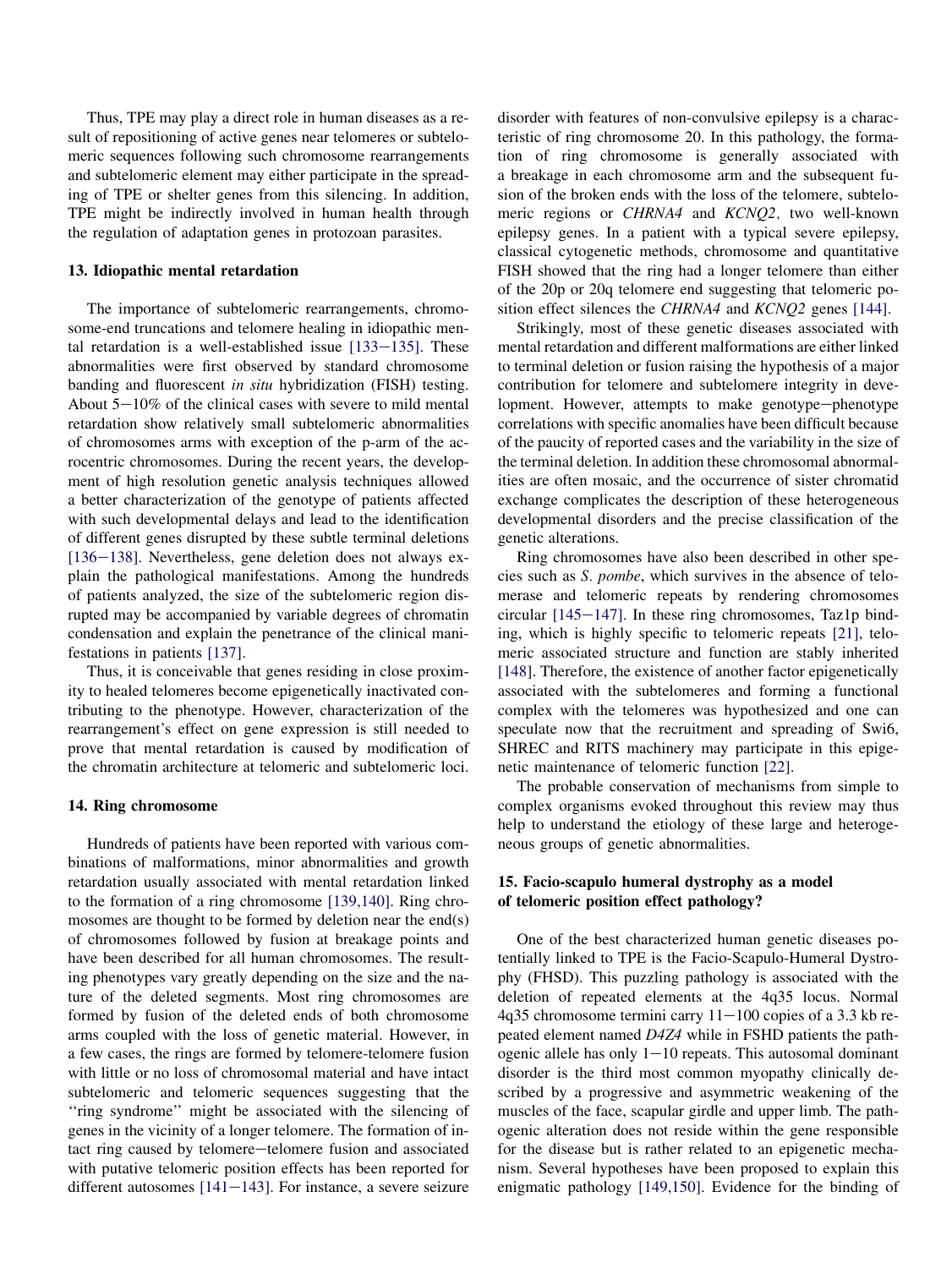a repressor complex to D4Z4 that might regulate the expression of the nearby genes was provided [151]. However, the most popular hypothesis to explain this pathogenesis is the involvement of PEV or TPE [152]. D4Z4 shares the properties of heterochromatic sequences and it was postulated that D4Z4 and surrounding sequences would be packed as heterochromatin leading to the silencing of nearby genes. In patients, the partial loss of the D4Z4 repeat would lead to local chromatin relaxation and to the transcriptional upregulation of genes [153,154]. However, the analysis of the chromatin structure of this locus either in normal individuals or in FSHD patients does not support this hypothesis [155]. Alternatively D4Z4 may act as an insulator, separating heterochromatic telomeric sequences distal to D4Z4 from euchromatic sequences upstream [152]. Interestingly, the 4q35 subtelomeric region appear as a mosaic of regulatory elements that either shield or propagate TPE depending on the number of D4Z4 elements (Ottaviani, Gilson and Magdinier, unpublished observations) and the understanding the cross talks between D4Z4 and the telomere would provide insights in the deciphering of this complex epigenetic disease and the involvement of the D4Z4 subtelomeric element in transcriptional activity or replication timing of 4q35 chromosome end.

### 16. Senescence and aging

In mammals, aging is associated with a multitude of gene expression changes and increasing evidence supports the hypothesis of a link between senescence or aging and modification of chromatin. The architecture of the telomeric and subtelomeric regions is also remodeled during these two processes suggesting a putative connection between telomeric gene expression and age-related disorders.

Data from a mouse model invalidated for the telomerase show that the heterochromatin status of the telomeres and subtelomeric regions are decondensed upon telomere size reduction suggesting that the length of the distal TTAGGG repeats influence the epigenetic status of subtelomeric chromatin [156]. Loss of heterochromatin marks at telomeres and subtelomeres after abrogation of Suv39 histone methyltransferase correlates with extremely elongated telomeres [126]. Consequently, the formation of heterochromatin might appear as a negative signal for telomere elongation. The progressive modification of the histone code at telomeres and subtelomeres upon telomere shortening in the mouse raises the possibility of a control of telomere lengthening that can also influence the expression of subtelomeric genes, as was observed experimentally in an artificial system [124].

The occurrence of telomeric position effect during senescence was recently investigated in human fibroblasts maintained in culture for an extended period of time [157]. A total of 34 telomeric genes and the length of the corresponding telomeres were analyzed in young and senescent cells. Despite a differential expression for 17 out of these 34 genes, telomere length alone is not sufficient to determine the expression status of telomeric genes.

Also, the analysis of eight telomeric genes on a single chromosome end showed that telomere shortening influence gene expression through the local alteration of chromatin structure. This observation fits the model proposed in yeast where TPE is influenced by the proteins bound to the telomeres rather than the telomere length per se [157]. Despite efforts to understand the differences between quiescence and senescence at the molecular level, only a few markers can distinguish these two states. Also, different genes found variably expressed in the different cells are implicated in the regulation of the cell cycle and the pathways controlling senescence or apoptosis, suggesting also that the differential expression might have secondary effects on cell cycle regulation.

Although loss of TPE might not be the basis of senescence, it could be responsible for the progressive changes in gene expression associated with aging. Furthermore, viewing replicative senescence as one of the protective mechanisms against tumor formation, it is plausible that senescence-associated genes play significant roles in tumorigenesis repression. At this point, further studies are needed to elucidate the respective biological function of genes differentially expressed in senescent cells and cells suffering from telomere dysfunction.

#### 17. Telomeric silencing and parasitic infection

Antigenic variation is a highly efficient survival strategy employed by various pathogens to bypass the eradication by the immune response of the host. A set of genes responsible for such challenges called contingency genes is subject to spontaneous mutations resulting in pathogen diversity [158]. In all these widely different species, variant gene families are within or just upstream of patchworks of subtelomeric repeats adjacent to telomeres and can be regulated by a telomeric position effect mechanism. Such regulation has been described for Leishmania major, Trypanosoma brucei and cruzi, Palsmodium falciparum and related species, Candida glabrata and Pneumocystis carinii (Fig. 1).

Antigenic variation can be achieved by at least two distinct mechanisms facilitated by telomeres. In T. brucei and P. carinii, exclusive expression of a single vsg or MSG gene respectively occurs from a unique ''expression site'' into which silent genes are sequentially rearranged near to a telomere [159,160]. By contrast P. falciparum and C. glabrata control their variant gene families by default subtelomeric silencing similar to what was described in yeast.

The African trypanosomes, Trypanosoma brucei and related species, are protozoan parasites responsible for diseases of cattle and for the human sleeping sickness. While in the bloodstream and tissues spaces of the host, T. brucei escapes elimination by the immune system by undergoing antigenic variation and sequentially express a large family of variant surface glycoprotein genes (vsg) from one of the 20 subtelomeric expression sites  $(ES)$ . Indeed, the expressed vsg is invariably located adjacent to a telomere in a polycistronic transcription unit that might be regulated by telomere-specific mechanisms. However, it is uncertain whether telomereinduced repression can spread to the ES promoters, which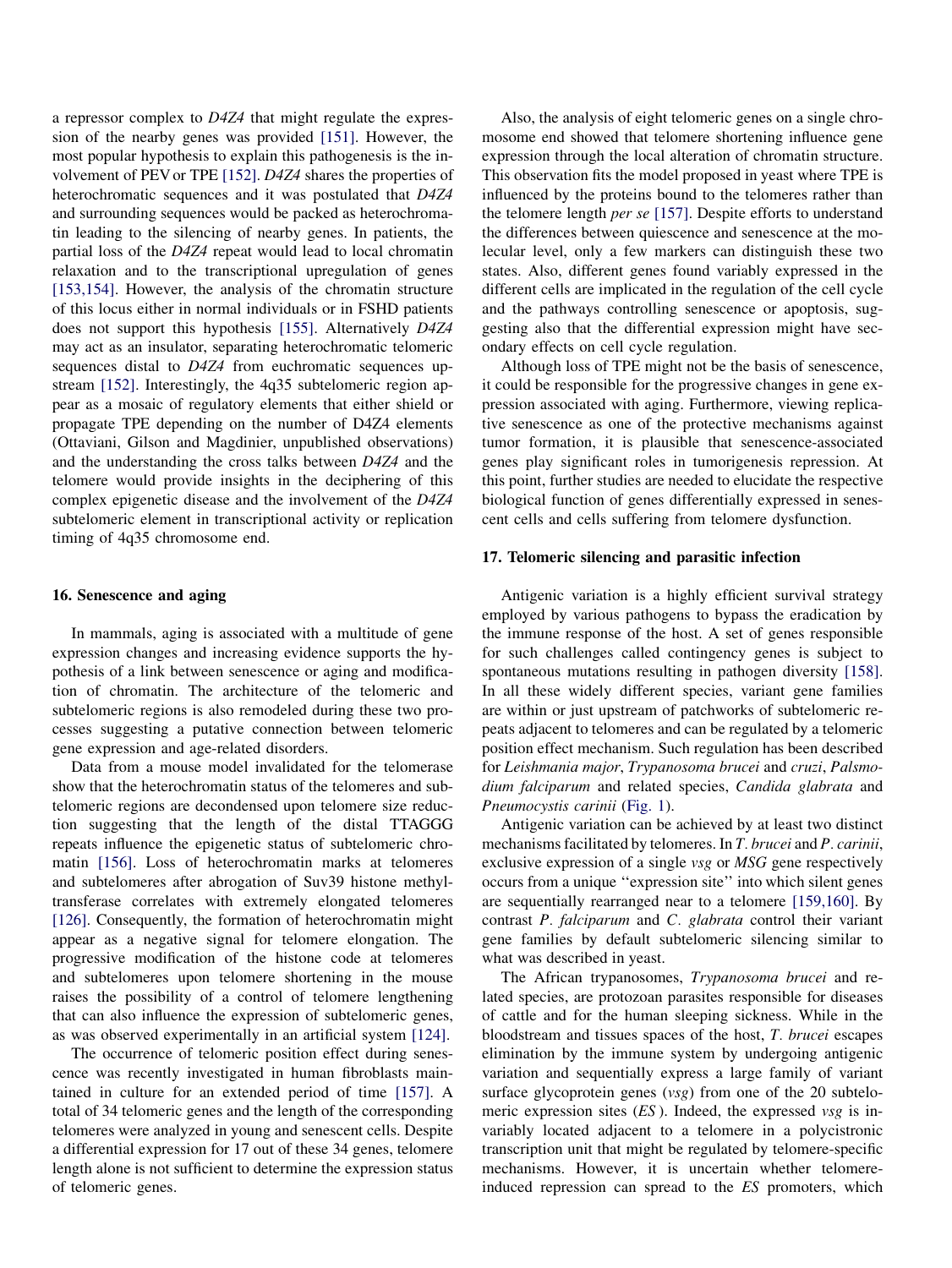can be as far as 50 kb upstream of the telomere (reviewed in  $[161]$ ).

P. carinii has approximately 100 subtelomeric genes encoding major surface glycoproteins (MSGs) expressed in an exclusive manner, which facilitate adhesion and immune evasion in the lung causing thereby lethal pneumonia in immunecompromised individuals  $[162-164]$ .

The malaria parasite Plasmodium falciparum undergoes allelic variation through switching expression of variant surface proteins pfEMP1 encoded by the var gene family. Evidence for the epigenetic regulation at P. falciparum was obtained experimentally by the insertion of a human marker gene into the end of chromosome 3 [165]. Expression of the marker gene and natural var genes are subject to reversible gene silencing. The *P. falciparum* genome encodes a SIR2 homolog (*pfSir2*) that is involved in this silencing and the knock-out of  $pfSir2$ simultaneously derepresses many subtelomeric genes, including var genes and rifin genes. Subtelomeric genes are placed 40 kb from the telomere itself and Sir2 binding and concomitant TPE can spread to such a distance. Furthermore, var gene activation correlates with the repositioning into a location that may be permissive for transcription and changes in histone acetylation  $[166-168]$ . Reminiscent of S. cerevisiae, silent var genes on clustered telomeres are heterochromatinized and localized at the nuclear periphery in the vicinity of silencing factors. Upon activation, one telomere might move toward a permissive area of the nucleoplasm and boundary elements prevent transcription of the adjacent genes. The var gene that was expressed moves out of the active area and relocalizes with the other silent telomeres. The involvement of boundary elements remain hypothetical but likely play a role in the switching of the var genes upon parasitic infection.

In the pathogenic fungus, Candida glabrata, TPE can repress the expression of subtelomeric virulence genes [96]. SIR3 and RIF1 are required for subtelomeric silencing and RIF1 regulates telomere length. The deletion of these two genes leads to a hyperadherent phenotype after the derepression of subtelomeric genes encoding adhesins [96,169].

#### 18. Conclusions

Through the description of the numerous pathologies and phenomenon that could be linked to telomeric silencing, it appears that TPE on natural chromosomes depends on the nature and the size of the subtelomeric regions that might directly act on the topology of chromatin. Consequently, a number of factors that can influence directly or indirectly the telomere length will likely affect the expression of subtelomeric sequences by changing telomere conformation and maintenance and vice versa. Given the parallels between yeast and human telomeres, the yeast model provides useful insights for the understanding of TPE in human cells and the deciphering of numerous pathologies. Altogether, a more complete knowledge of telomeric silencing in human cells, the identification of subtelomeric rearrangements and their consequences on the epigenetic regulation of telomeres would likely provide important insights into the role of chromosome ends in numerous pathologies such as cancer, developmental disorders and mental retardation, infertility and spontaneous recurrent miscarriages, age-related diseases or endemic parasitic infections. In addition the deciphering of the molecular mechanism sustaining these pathologies would provide a new avenue for the development of therapeutic approaches aimed at correcting the molecular defects caused by inappropriate modification of telomeric silencing.

#### Acknowledgments

The work in the Gilson laboratory is supported by the Ligue Nationale contre le Cancer (Equipe labellisée) and by the Association Française contre les Myopathies (AFM).

#### References

- [1] W.J. Gehring, R. Klemenz, U. Weber, U. Kloter, Functional analysis of the white gene of Drosophila by P-factor-mediated transformation, EMBO J 3 (9) (1984) 2077-2085.
- [2] T. Hazelrigg, R. Levis, G.M. Rubin, Transformation of white locus DNA in drosophila: dosage compensation, zeste interaction, and position effects, Cell 36 (2) (1984) 469-481.
- [3] R. Levis, T. Hazelrigg, G.M. Rubin, Effects of genomic position on the expression of transduced copies of the white gene of Drosophila, Science 229 (4713) (1985) 558-561.
- [4] D.E. Gottschling, O.M. Aparicio, B.L. Billington, V.A. Zakian, Position effect at S. cerevisiae telomeres: reversible repression of Pol II transcription, Cell 63 (4) (1990) 751-762.
- [5] R.J. Craven, T.D. Petes, Involvement of the checkpoint protein Mec1p in silencing of gene expression at telomeres in Saccharomyces cerevisiae, Mol. Cell. Biol. 20 (7) (2000) 2378-2384.
- [6] F.E. Pryde, E.J. Louis, Limitations of silencing at native yeast telomeres, EMBO J 18 (9) (1999) 2538-2550.
- [7] M.A. Mondoux, V.A. Zakian, Telomere position effect: Silencing near the end, in: T. De Lange, V. Lundblad, E.H. Blackburn (Eds.), Telomeres, second ed. Cold Spring Harbor Laboratory Press, Cold Spring Harbor, NY,pp, 2006, pp. 261-316.
- [8] O.M. Aparicio, B.L. Billington, D.E. Gottschling, Modifiers of position effect are shared between telomeric and silent mating-type loci in S. cerevisiae, Cell 66 (6) (1991) 1279-1287.
- [9] S.J. Boulton, S.P. Jackson, Components of the Ku-dependent nonhomologous end-joining pathway are involved in telomeric length maintenance and telomeric silencing, EMBO J  $17(6)(1998) 1819-1828$ .
- [10] T. Laroche, S.G. Martin, M. Gotta, H.C. Gorham, F.E. Pryde, E.J. Louis, S.M. Gasser, Mutation of yeast Ku genes disrupts the subnuclear organization of telomeres, Curr. Biol. 8 (11) (1998) 653-656.
- [11] G. Kyrion, K.A. Boakye, A.J. Lustig, C-terminal truncation of RAP1 results in the deregulation of telomere size, stability, and function in Saccharomyces cerevisiae, Mol. Cell. Biol. 12 (11) (1992) 5159-5173.
- [12] M.N. Conrad, J.H. Wright, A.J. Wolf, V.A. Zakian, RAP1 protein interacts with yeast telomeres in vivo: overproduction alters telomere structure and decreases chromosome stability, Cell  $63$  (4) (1990) 739 $-750$ .
- [13] B.D. Bourns, M.K. Alexander, A.M. Smith, V.A. Zakian, Sir proteins, Rif proteins, and Cdc13p bind Saccharomyces telomeres in vivo, Mol. Cell. Biol. 18 (9) (1998) 5600-5608.
- [14] S. Gravel, M. Larrivee, P. Labrecque, R.J. Wellinger, Yeast Ku as a regulator of chromosomal DNA end structure, Science 280 (5364) (1998)  $741 - 744.$
- [15] P. Moretti, K. Freeman, L. Coodly, D. Shore, Evidence that a complex of SIR proteins interacts with the silencer and telomere-binding protein RAP1, Genes Dev. 8 (19) (1994) 2257-2269.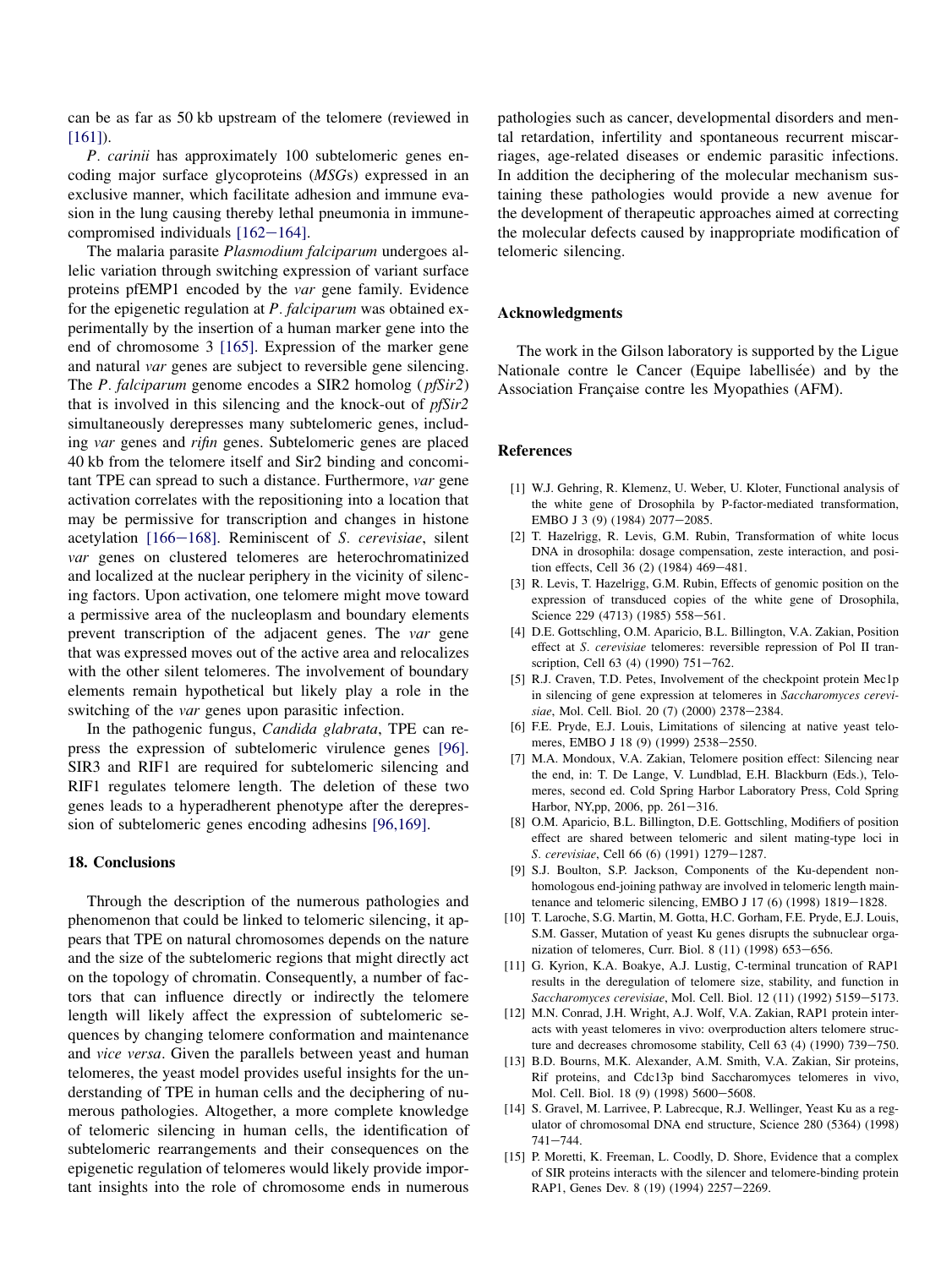- [16] Y. Tsukamoto, J. Kato, H. Ikeda, Silencing factors participate in DNA repair and recombination in Saccharomyces cerevisiae, Nature 388  $(6645)$  (1997) 900-903.
- [17] S. Strahl-Bolsinger, A. Hecht, K. Luo, M. Grunstein, SIR2 and SIR4 interactions differ in core and extended telomeric heterochromatin in yeast, Genes Dev. 11 (1) (1997) 83-93.
- [18] A. Hecht, T. Laroche, S. Strahl-Bolsinger, S.M. Gasser, M. Grunstein, Histone H3 and H4 N-termini interact with SIR3 and SIR4 proteins: a molecular model for the formation of heterochromatin in yeast, Cell 80 (4) (1995) 583-592.
- [19] H. Renauld, O.M. Aparicio, P.D. Zierath, B.L. Billington, S.K. Chhablani, D.E. Gottschling, Silent domains are assembled continuously from the telomere and are defined by promoter distance and strength, and by SIR3 dosage, Genes Dev. 7 (7A) (1993) 1133-1145.
- [20] G.J. Hoppe, J.C. Tanny, A.D. Rudner, S.A. Gerber, S. Danaie, S.P. Gygi, D. Moazed, Steps in assembly of silent chromatin in yeast: Sir3 independent binding of a Sir2/Sir4 complex to silencers and role for Sir2-dependent deacetylation, Mol. Cell. Biol. 22 (12) (2002) 4167-4180.
- [21] J.P. Cooper, E.R. Nimmo, R.C. Allshire, T.R. Cech, Regulation of telomere length and function by a Myb-domain protein in fission yeast, Nature 385 (6618) (1997) 744-747.
- [22] J. Kanoh, F. Ishikawa, , spRap1 and spRif1, recruited to telomeres by Taz1, are essential for telomere function in fission yeast, Curr. Biol.  $11 (20) (2001) 1624 - 1630.$
- [23] E.R. Nimmo, A.L. Pidoux, P.E. Perry, R.C. Allshire, Defective meiosis in telomere-silencing mutants of Schizosaccharomyces pombe, Nature 392 (6678) (1998) 825-828.
- [24] M.J. Park, Y.K. Jang, E.S. Choi, H.S. Kim, S.D. Park, Fission yeast Rap1 homolog is a telomere-specific silencing factor and interacts with Taz1p, Mol. Cells 13 (2) (2002) 327-333.
- [25] L.L. Wallrath, S.C. Elgin, Position effect variegation in Drosophila is associated with an altered chromatin structure, Genes Dev. 9 (10)  $(1995)$  1263-1277.
- [26] K. Ekwall, J.P. Javerzat, A. Lorentz, H. Schmidt, G. Cranston, R. Allshire, The chromodomain protein Swi6: a key component at fission yeast centromeres, Science 269 (5229) (1995) 1429-1431.
- [27] G. Kyrion, K. Liu, C. Liu, A.J. Lustig, RAP1 and telomere structure regulate telomere position effects in Saccharomyces cerevisiae, Genes Dev. 7 (7A) (1993) 1146-1159.
- [28] A. Eugster, C. Lanzuolo, M. Bonneton, P. Luciano, A. Pollice, J.F. Pulitzer, E. Stegberg, A.S. Berthiau, K. Forstemann, Y. Corda, et al., The finger subdomain of yeast telomerase cooperates with Pif1p to limit telomere elongation, Nat. Struct. Mol. Biol. 13 (8) (2006) 734-739.
- [29] F. Palladino, T. Laroche, E. Gilson, A. Axelrod, L. Pillus, S.M. Gasser, SIR3 and SIR4 proteins are required for the positioning and integrity of yeast telomeres, Cell 75 (3) (1993) 543-555.
- [30] K. Mishra, D. Shore, Yeast Ku protein plays a direct role in telomeric silencing and counteracts inhibition by rif proteins, Curr. Biol. 9 (19)  $(1999)$  1123-1126.
- [31] J.B. Stavenhagen, V.A. Zakian, Internal tracts of telomeric DNA act as silencers in Saccharomyces cerevisiae, Genes Dev. 8 (12) (1994) 1411-1422.
- [32] L. Maillet, C. Boscheron, M. Gotta, S. Marcand, E. Gilson, S.M. Gasser, Evidence for silencing compartments within the yeast nucleus: a role for telomere proximity and Sir protein concentration in silencer-mediated repression, Genes Dev.  $10(14)(1996) 1796 - 1811$ .
- [33] S. Marcand, S.W. Buck, P. Moretti, E. Gilson, D. Shore, Silencing of genes at nontelomeric sites in yeast is controlled by sequestration of silencing factors at telomeres by Rap 1 protein, Genes Dev. 10 (11) (1996) 1297-1309.
- [34] V.A. Zakian, H.M. Blanton, Distribution of telomere-associated sequences on natural chromosomes in Saccharomyces cerevisiae, Mol. Cell. Biol. 8 (5) (1988) 2257-2260.
- [35] E.J. Louis, The chromosome ends of Saccharomyces cerevisiae, Yeast 11 (16) (1995) 1553-1573.
- [36] C. Boscheron, L. Maillet, S. Marcand, M. Tsai-Pflugfelder, S.M. Gasser, E. Gilson, Cooperation at a distance between silencers

and proto-silencers at the yeast HML locus, EMBO J 15 (9) (1996) 2184-2195

- [37] E. Lebrun, E. Revardel, C. Boscheron, R. Li, E. Gilson, G. Fourel, Protosilencers in Saccharomyces cerevisiae subtelomeric regions, Genetics  $158$  (1) (2001)  $167-176$ .
- [38] G. Fourel, E. Revardel, C.E. Koering, E. Gilson, Cohabitation of insulators and silencing elements in yeast subtelomeric regions, EMBO J 18  $(9)$  (1999) 2522-2537.
- [39] C.S. Chan, B.K. Tye, Organization of DNA sequences and replication origins at yeast telomeres, Cell 33 (2) (1983)  $563-573$ .
- [40] J.D. Lieb, X. Liu, D. Botstein, P.O. Brown, Promoter-specific binding of Rap1 revealed by genome-wide maps of protein-DNA association, Nat. Genet. 28 (4) (2001) 327-334.
- [41] M. Foss, F.J. McNally, P. Laurenson, J. Rine, Origin recognition complex (ORC) in transcriptional silencing and DNA replication in S. cerevisiae, Science 262 (5141) (1993) 1838-1844.
- [42] T. Triolo, R. Sternglanz, Role of interactions between the origin recognition complex and SIR1 in transcriptional silencing, Nature 381 (6579)  $(1996)$  251-253.
- [43] R.K. Mann, M. Grunstein, Histone H3 N-terminal mutations allow hyperactivation of the yeast GAL1 gene in vivo, EMBO J 11 (9) (1992) 3297-3306.
- [44] J.S. Thompson, X. Ling, M. Grunstein, Histone H3 amino terminus is required for telomeric and silent mating locus repression in yeast, Nature 369 (6477) (1994) 245-247.
- [45] H.R. Wyatt, H. Liaw, G.R. Green, A.J. Lustig, Multiple roles for Saccharomyces cerevisiae histone H2A in telomere position effect, Spt phenotypes and double-strand-break repair, Genetics 164 (1)  $(2003)$  47-64.
- [46] A.A. Carmen, L. Milne, M. Grunstein, Acetylation of the yeast histone H4 N terminus regulates its binding to heterochromatin protein SIR3, J. Biol. Chem. 277 (7) (2002) 4778-4781.
- [47] A. Kimura, T. Umehara, M. Horikoshi, Chromosomal gradient of histone acetylation established by Sas2p and Sir2p functions as a shield against gene silencing, Nat. Genet. 32 (3) (2002) 370-377.
- [48] N. Suka, K. Luo, M. Grunstein, Sir2p and Sas2p opposingly regulate acetylation of yeast histone H4 lysine16 and spreading of heterochromatin, Nat. Genet. 32 (3) (2002) 378-383.
- [49] M.D. Meneghini, M. Wu, H.D. Madhani, Conserved histone variant H2A.Z protects euchromatin from the ectopic spread of silent heterochromatin, Cell 112 (5) (2003) 725-736.
- [50] J.E. Babiarz, J.E. Halley, J. Rine, Telomeric heterochromatin boundaries require NuA4-dependent acetylation of histone variant H2A.Z in Saccharomyces cerevisiae, Genes Dev. 20 (6) (2006) 700-710.
- [51] H. Zhang, D.O. Richardson, D.N. Roberts, R. Utley, H. Erdjument-Bromage, P. Tempst, J. Cote, B.R. Cairns, The Yaf9 component of the SWR1 and NuA4 complexes is required for proper gene expression, histone H4 acetylation, and Htz1 replacement near telomeres, Mol. Cell. Biol. 24 (21) (2004) 9424-9436.
- [52] C.B. Millar, M. Grunstein, Genome-wide patterns of histone modifications in yeast, Nat. Rev. Mol. Cell. Biol.  $7(9)(2006)$  657-666.
- [53] S.D. Briggs, T. Xiao, Z.W. Sun, J.A. Caldwell, J. Shabanowitz, D.F. Hunt, C.D. Allis, B.D. Strahl, Gene silencing: trans-histone regulatory pathway in chromatin, Nature 418 (6897) (2002) 498.
- [54] G. Liang, R.J. Klose, K.E. Gardner, Y. Zhang, Yeast Jhd2p is a histone H3 Lys4 trimethyl demethylase, Nat. Struct. Mol. Biol. 14 (3) (2007)  $243 - 245$ .
- [55] H. Santos-Rosa, R. Schneider, A.J. Bannister, J. Sherriff, B.E. Bernstein, N.C. Emre, S.L. Schreiber, J. Mellor, T. Kouzarides, Active genes are tri-methylated at K4 of histone H3, Nature 419 (6905)  $(2002)$  407-411.
- [56] R.G. Gardner, Z.W. Nelson, D.E. Gottschling, Ubp10/Dot4p regulates the persistence of ubiquitinated histone H2B: distinct roles in telomeric silencing and general chromatin, Mol. Cell. Biol.  $25(14)(2005)$  6123– 6139.
- [57] J. Nakayama, J.C. Rice, B.D. Strahl, C.D. Allis, S.I. Grewal, Role of histone H3 lysine 9 methylation in epigenetic control of heterochromatin assembly, Science  $292 (5514) (2001) 110 - 113$ .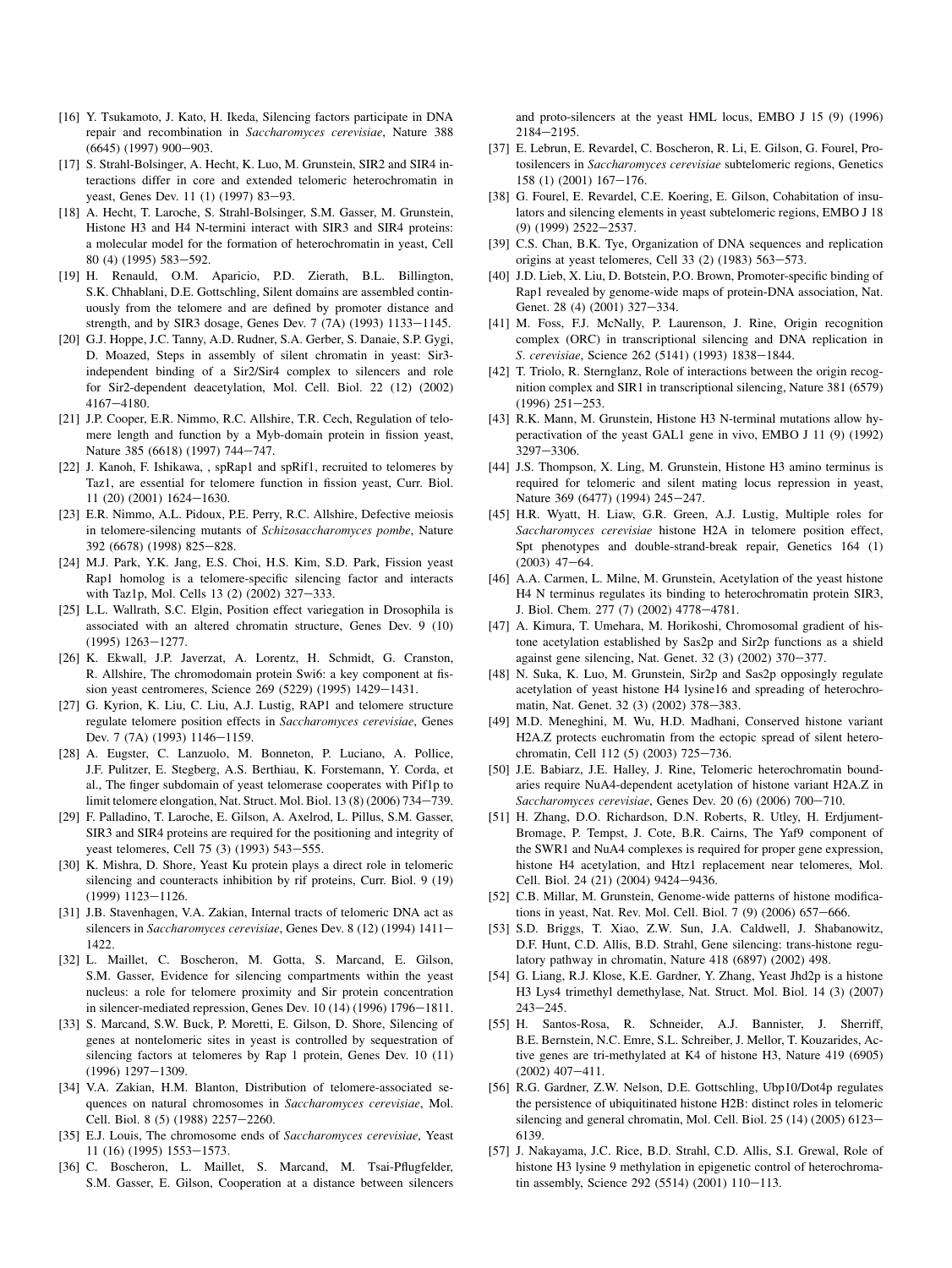- [58] T.A. Volpe, C. Kidner, I.M. Hall, G. Teng, S.I. Grewal, R.A. Martienssen, Regulation of heterochromatic silencing and histone H3 lysine-9 methylation by RNAi, Science 297 (5588) (2002) 1833-1837.
- [59] T. Sugiyama, H.P. Cam, R. Sugiyama, K. Noma, M. Zofall, R. Kobayashi, S.I. Grewal, SHREC, an effector complex for heterochromatic transcriptional silencing, Cell  $128$  (3) (2007) 491-504.
- [60] M.R. Flory, A.R. Carson, E.G. Muller, R. Aebersold, An SMC-domain protein in fission yeast links telomeres to the meiotic centrosome, Mol. Cell 16 (4) (2004) 619-630.
- [61] M. Gotta, T. Laroche, A. Formenton, L. Maillet, H. Scherthan, S.M. Gasser, The clustering of telomeres and colocalization with Rap1, Sir3, and Sir4 proteins in wild-type Saccharomyces cerevisiae, J. Cell Biol. 134 (6) (1996) 1349-1363.
- [62] L. Maillet, F. Gaden, V. Brevet, G. Fourel, S.G. Martin, K. Dubrana, S.M. Gasser, E. Gilson, Ku-deficient yeast strains exhibit alternative states of silencing competence, EMBO Rep  $2(3)(2001)$   $203-210$ .
- [63] A. Taddei, S.M. Gasser, Multiple pathways for telomere tethering: functional implications of subnuclear position for heterochromatin formation, Biochim. Biophys. Acta 1677 (1-3) (2004)  $120-128$ .
- [64] F. Hediger, S.M. Gasser, Nuclear organization and silencing: putting things in their place, Nat. Cell Biol. 4  $(3)$   $(2002)$  E53-E55.
- [65] E.D. Andrulis, A.M. Neiman, D.C. Zappulla, R. Sternglanz, Perinuclear localization of chromatin facilitates transcriptional silencing, Nature 394 (6693) (1998) 592-595.
- [66] W.H. Tham, J.S. Wyithe, P.K. Ferrigno, P.A. Silver, V.A. Zakian, Localization of yeast telomeres to the nuclear periphery is separable from transcriptional repression and telomere stability functions, Mol. Cell 8  $(1)$   $(2001)$   $189-199$ .
- [67] M.R. Gartenberg, F.R. Neumann, T. Laroche, M. Blaszczyk, S.M. Gasser, Sir-mediated repression can occur independently of chromosomal and subnuclear contexts, Cell  $119(7)$  (2004) 955-967.
- [68] E. Lebrun, G. Fourel, P.A. Defossez, E. Gilson, A methyltransferase targeting assay reveals silencer-telomere interactions in budding yeast, Mol. Cell. Biol. 23 (5) (2003) 1498-1508.
- [69] T.I. Gerasimova, K. Byrd, V.G. Corces, A chromatin insulator determines the nuclear localization of DNA, Mol. Cell  $6(5)(2000)$  1025– 1035.
- [70] F. Magdinier, T.M. Yusufzai, G. Felsenfeld, Both CTCF-dependent and -independent insulators are found between the mouse T cell receptor alpha and Dad1 genes, J. Biol. Chem. 279 (24) (2004) 25381-25389.
- [71] T.M. Yusufzai, H. Tagami, Y. Nakatani, G. Felsenfeld, CTCF tethers an insulator to subnuclear sites, suggesting shared insulator mechanisms across species, Mol. Cell 13 (2) (2004) 291-298.
- [72] K. Ishii, G. Arib, C. Lin, G. Van Houwe, U.K. Laemmli, Chromatin boundaries in budding yeast: the nuclear pore connection, Cell 109  $(5)$   $(2002)$   $551-562$ .
- [73] F. Hediger, A.S. Berthiau, G. van Houwe, E. Gilson, S.M. Gasser, Subtelomeric factors antagonize telomere anchoring and Tel1-independent telomere length regulation, EMBO J 25  $(4)$   $(2006)$  857-867.
- [74] A. Taddei, G. Van Houwe, F. Hediger, V. Kalck, F. Cubizolles, H. Schober, S.M. Gasser, Nuclear pore association confers optimal expression levels for an inducible yeast gene, Nature 441 (7094) (2006) 774-778.
- [75] W.H. Tham, V.A. Zakian, Transcriptional silencing at Saccharomyces telomeres: implications for other organisms, Oncogene 21 (4) (2002)  $512 - 521$ .
- [76] A. Taddei, F. Hediger, F.R. Neumann, C. Bauer, S.M. Gasser, Separation of silencing from perinuclear anchoring functions in yeast Ku80, Sir4 and Esc1 proteins, EMBO J 23  $(6)$   $(2004)$  1301-1312.
- [77] M.K. Raghuraman, E.A. Winzeler, D. Collingwood, S. Hunt, L. Wodicka, A. Conway, D.J. Lockhart, R.W. Davis, B.J. Brewer, W.L. Fangman, Replication dynamics of the yeast genome, Science 294 (5540) (2001) 115-121.
- [78] S.M. Kim, D.D. Dubey, J.A. Huberman, Early-replicating heterochromatin, Genes Dev. 17 (3) (2003) 330-335.
- [79] B.M. Ferguson, W.L. Fangman, A position effect on the time of replication origin activation in yeast, Cell  $68$  (2) (1992) 333-339.
- [80] J.B. Stevenson, D.E. Gottschling, Telomeric chromatin modulates replication timing near chromosome ends, Genes Dev. 13 (2) (1999)  $146 - 151$ .
- [81] S. Makovets, I. Herskowitz, E.H. Blackburn, Anatomy and dynamics of DNA replication fork movement in yeast telomeric regions, Mol. Cell. Biol. 24 (9) (2004) 4019-4031.
- [82] A. Poloumienko, A. Dershowitz, J. De, C.S. Newlon, Completion of replication map of Saccharomyces cerevisiae chromosome III. Mol. Biol, Cell 12 (11) (2001) 3317-3327.
- [83] A. Bianchi, D. Shore, Early replication of short telomeres in budding yeast, Cell 128 (6) (2007) 1051-1062.
- [84] D.C. Zappulla, R. Sternglanz, J. Leatherwood, Control of replication timing by a transcriptional silencer, Curr. Biol.  $12(11)(2002)869-875$ .
- [85] J.J. Wyrick, F.C. Holstege, E.G. Jennings, H.C. Causton, D. Shore, M. Grunstein, E.S. Lander, R.A. Young, Chromosomal landscape of nucleosome-dependent gene expression and silencing in yeast, Nature 402  $(6760)$   $(1999)$   $418-421$ .
- [86] G.L. Miklos, R.N. Nankivell, Telomeric satellite DNA functions in regulating recombination, Chromosoma 56 (2) (1976)  $143-167$ .
- [87] F. Baudat, A. Nicolas, Clustering of meiotic double-strand breaks on yeast chromosome III, Proc. Natl. Acad. Sci. USA 94 (10) (1997) 5213-5218.
- [88] D. Kipling, H.E. Wilson, E.J. Thomson, M. Lee, J. Perry, S. Palmer, A. Ashworth, H.J. Cooke, Structural variation of the pseudoautosomal region between and within inbred mouse strains, Proc. Natl. Acad. Sci. USA 93 (1) (1996) 171-175.
- [89] J.B. Stavenhagen, V.A. Zakian, Yeast telomeres exert a position effect on recombination between internal tracts of yeast telomeric DNA, Genes Dev. 12 (19) (1998) 3044-3058.
- [90] P. Therizols, C. Fairhead, G.G. Cabal, A. Genovesio, J.C. Olivo-Marin, B. Dujon, E. Fabre, Telomere tethering at the nuclear periphery is essential for efficient DNA double strand break repair in subtelomeric region, J. Cell Biol. 172 (2) (2006) 189-199.
- [91] D. Robyr, Y. Suka, I. Xenarios, S.K. Kurdistani, A. Wang, N. Suka, M. Grunstein, Microarray deacetylation maps determine genome-wide functions for yeast histone deacetylases, Cell  $109$  (4) (2002) 437-446.
- [92] N.E. Lamb, S.B. Freeman, A. Savage-Austin, D. Pettay, L. Taft, J. Hersey, Y. Gu, J. Shen, D. Saker, K.M. May, et al., Susceptible chiasmate configurations of chromosome 21 predispose to non-disjunction in both maternal meiosis I and meiosis II, Nat. Genet 14 (4) (1996)  $400 - 405$ .
- [93] T. Hassold, M. Merrill, K. Adkins, S. Freeman, S. Sherman, Recombination and maternal age-dependent nondisjunction: molecular studies of trisomy 16, Am. J. Hum. Genet. 57 (4) (1995) 867-874.
- [94] E. Fabre, H. Muller, P. Therizols, I. Lafontaine, B. Dujon, C. Fairhead, Comparative genomics in hemiascomycete yeasts: evolution of sex, silencing, and subtelomeres, Mol. Biol. Evol  $22(4)$   $(2005)$   $856-873$ .
- [95] R. Gurevich, S. Smolikov, H. Maddar, A. Krauskopf, Mutant telomeres inhibit transcriptional silencing at native telomeres of the yeast Kluyver $omvecs$  *lactis*, Mol. Genet. Genomics 268 (6) (2003) 729-738.
- [96] I. Castano, S.J. Pan, M. Zupancic, C. Hennequin, B. Dujon, B.P. Cormack, Telomere length control and transcriptional regulation of subtelomeric adhesins in Candida glabrata, Mol. Microbiol. 55 (4)  $(2005)$  1246-1258.
- [97] E.M. Stone, L. Pillus, Activation of an MAP kinase cascade leads to Sir3p hyperphosphorylation and strengthens transcriptional silencing, J. Cell Biol. 135 (3) (1996) 571-583.
- [98] W. Ai, P.G. Bertram, C.K. Tsang, T.F. Chan, X.F. Zheng, Regulation of subtelomeric silencing during stress response, Mol. Cell 10 (6) (2002)  $1295 - 1305$ .
- [99] A. De Las Penas, S.J. Pan, I. Castano, J. Alder, R. Cregg, B.P. Cormack, Virulence-related surface glycoproteins in the yeast pathogen Candida glabrata are encoded in subtelomeric clusters and subject to RAP1 and SIR-dependent transcriptional silencing, Genes Dev. 17 (18)  $(2003)$  2245-2258.
- [100] A. Halme, S. Bumgarner, C. Styles, G.R. Fink, Genetic and epigenetic regulation of the FLO gene family generates cell-surface variation in yeast, Cell 116 (3) (2004) 405-415.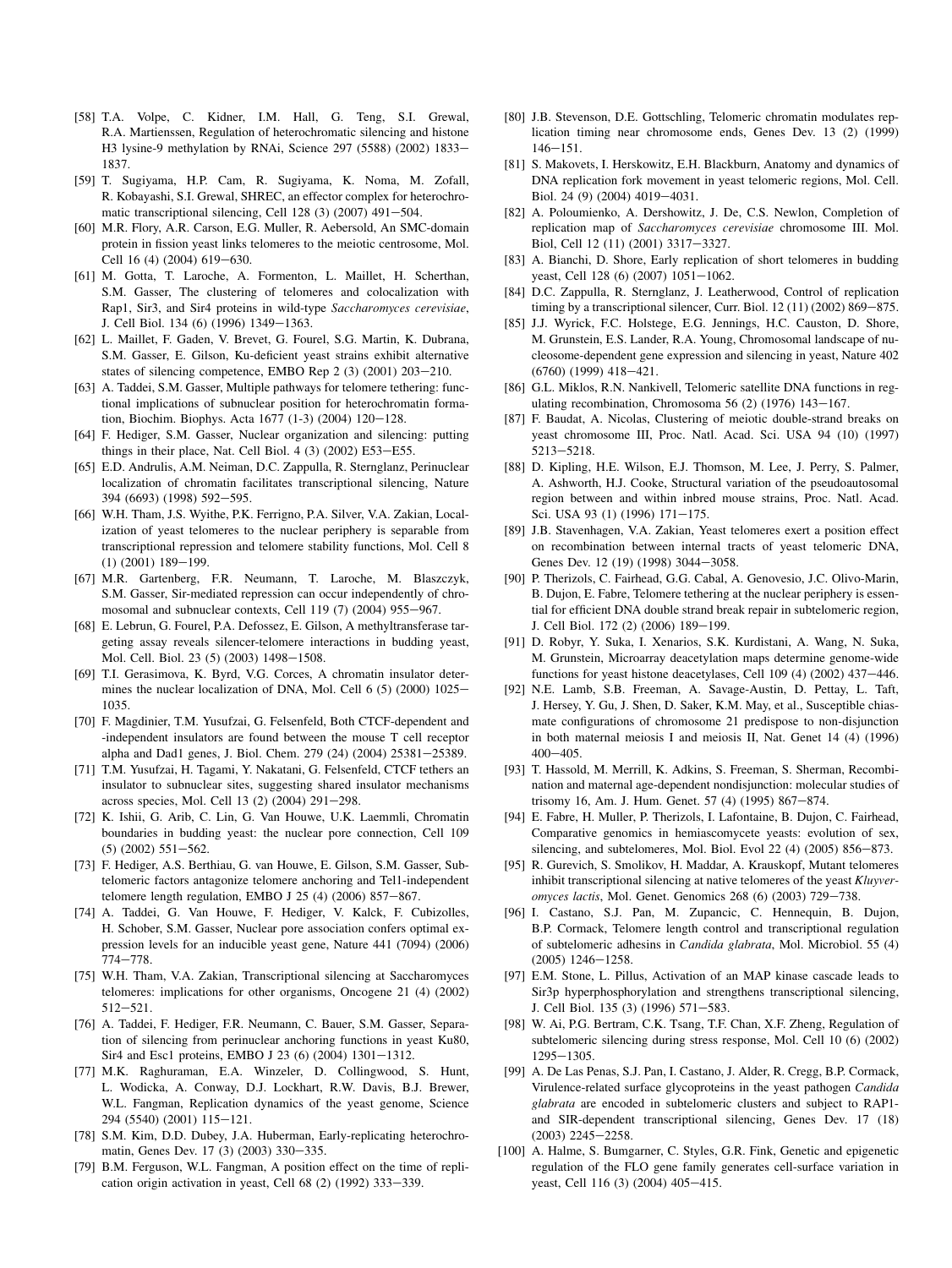- [101] K.R. Hansen, G. Burns, J. Mata, T.A. Volpe, R.A. Martienssen, J. Bahler, G. Thon, Global effects on gene expression in fission yeast by silencing and RNA interference machineries, Mol. Cell. Biol. 25  $(2)$   $(2005)$  590 $-601$ .
- [102] M.T. Teixeira, E. Gilson, Telomere maintenance, function and evolution: the yeast paradigm, Chromosome Res. 13 (5) (2005)  $535 - 548$
- [103] V. Brevet, A.S. Berthiau, L. Civitelli, P. Donini, V. Schramke, V. Geli, F. Ascenzioni, E. Gilson, The number of vertebrate repeats can be regulated at yeast telomeres by Rap1-independent mechanisms, EMBO J  $22(7)$  (2003)  $1697 - 1706$ .
- [104] J.M. Mason, H. Biessmann, The unusual telomeres of Drosophila, Trends Genet. 11 (2) (1995) 58-62.
- [105] H.C. Mefford, B.J. Trask, The complex structure and dynamic evolution of human subtelomeres, Nat. Rev. Genet.  $3(2)(2002)91-102$ .
- [106] G.H. Karpen, A.C. Spradling, Analysis of subtelomeric heterochromatin in the Drosophila minichromosome Dp1187 by single P element insertional mutagenesis, Genetics 132 (3) (1992)  $737-753$ .
- [107] V. Pirrotta, Chromatin complexes regulating gene expression in Drosophila, Curr Opin Genet. Dev. 5 (4) (1995) 466-472.
- [108] A. Boivin, C. Gally, S. Netter, D. Anxolabehere, S. Ronsseray, Telomeric associated sequences of Drosophila recruit polycomb-group proteins in vivo and can induce pairing-sensitive repression, Genetics 164  $(1)$   $(2003)$   $195-208$ .
- [109] D.E. Cryderman, E.J. Morris, H. Biessmann, S.C. Elgin, L.L. Wallrath, Silencing at Drosophila telomeres: nuclear organization and chromatin structure play critical roles, EMBO J 18 (13) (1999) 3724-3735.
- [110] K.M. Donaldson, A. Lui, G.H. Karpen, Modifiers of terminal deficiency-associated position effect variegation in Drosophila, Genetics  $160$  (3) (2002) 995-1009.
- [111] L. Fanti, G. Giovinazzo, M. Berloco, S. Pimpinelli, The heterochromatin protein 1 prevents telomere fusions in Drosophila. Mol, Cell 2 (5)  $(1998)$  527-538.
- [112] B. Perrini, L. Piacentini, L. Fanti, F. Altieri, S. Chichiarelli, M. Berloco, C. Turano, A. Ferraro, S. Pimpinelli, HP1 controls telomere capping, telomere elongation, and telomere silencing by two different mechanisms in Drosophila. Mol, Cell 15 (3) (2004) 467-476.
- [113] I.G. Cowell, R. Aucott, S.K. Mahadevaiah, P.S. Burgoyne, N. Huskisson, S. Bongiorni, G. Prantera, L. Fanti, S. Pimpinelli, R. Wu, et al., Heterochromatin, HP1 and methylation at lysine 9 of histone H3 in animals, Chromosoma  $111 (1) (2002) 22-36$ .
- [114] M. Savitsky, O. Kravchuk, L. Melnikova, P. Georgiev, Heterochromatin protein 1 is involved in control of telomere elongation in Drosophila melanogaster, Mol. Cell. Biol. 22 (9) (2002) 3204-3218.
- [115] L. Melnikova, H. Biessmann, P. Georgiev, The Ku protein complex is involved in length regulation of Drosophila telomeres, Genetics 170  $(1)$   $(2005)$   $221 - 235$ .
- [116] S.R. Oikemus, N. McGinnis, J. Queiroz-Machado, H. Tukachinsky, S. Takada, C.E. Sunkel, M.H. Brodsky, Drosophila atm/telomere fusion is required for telomeric localization of HP1 and telomere position effect, Genes Dev. 18 (15) (2004) 1850-1861.
- [117] G.A. Shanower, M. Muller, J.L. Blanton, V. Honti, H. Gyurkovics, P. Schedl, Characterization of the grappa gene, the Drosophila histone H3 lysine 79 methyltransferase, Genetics 169 (1) (2005) 173-184.
- [118] M.S. Singer, A. Kahana, A.J. Wolf, L.L. Meisinger, S.E. Peterson, C. Goggin, M. Mahowald, D.E. Gottschling, Identification of highcopy disruptors of telomeric silencing in Saccharomyces cerevisiae, Genetics 150 (2) (1998) 613-632.
- [119] M. Savitsky, D. Kwon, P. Georgiev, A. Kalmykova, V. Gvozdev, Telomere elongation is under the control of the RNAi-based mechanism in the Drosophila germline, Genes Dev. 20  $(3)$   $(2006)$   $345-354$ .
- [120] R. Ofir, A.C. Wong, H.E. McDermid, K.L. Skorecki, S. Selig, Position effect of human telomeric repeats on replication timing, Proc. Natl. Acad. Sci. USA 96 (20) (1999) 11434-11439.
- [121] R.A. Bayne, D. Broccoli, M.H. Taggart, E.J. Thomson, C.J. Farr, H.J. Cooke, Sandwiching of a gene within 12 kb of a functional telomere and alpha satellite does not result in silencing, Hum. Mol. Genet. 3 (4) (1994) 539-546.
- [122] C.N. Sprung, L. Sabatier, J.P. Murnane, Effect of telomere length on telomeric gene expression, Nucleic Acids Res. 24 (21) (1996) 4336-4340.
- [123] J.A. Baur, Y. Zou, J.W. Shay, W.E. Wright, Telomere position effect in human cells, Science 292 (5524) (2001) 2075-2077.
- [124] C.E. Koering, A. Pollice, M.P. Zibella, S. Bauwens, A. Puisieux, M. Brunori, C. Brun, L. Martins, L. Sabatier, J.F. Pulitzer, et al., Human telomeric position effect is determined by chromosomal context and telomeric chromatin integrity, EMBO Rep 3 (11)  $(2002)$  1055-1061.
- [125] M. Pedram, C.N. Sprung, Q. Gao, A.W. Lo, G.E. Reynolds, J.P. Murnane, Telomere position effect and silencing of transgenes near telomeres in the mouse, Mol. Cell. Biol.  $26(5)(2006)$  1865 $-1878$ .
- [126] M. Garcia-Cao, R. O'Sullivan, A.H. Peters, T. Jenuwein, M.A. Blasco, Epigenetic regulation of telomere length in mammalian cells by the Suv39h1 and Suv39h2 histone methyltransferases, Nat. Genet. 36 (1)  $(2004)$  94 $-99$ .
- [127] G.G. Sharma, K.K. Hwang, R.K. Pandita, A. Gupta, S. Dhar, J. Parenteau, M. Agarwal, H.J. Worman, R.J. Wellinger, T.K. Pandita, Human heterochromatin protein 1 isoforms HP1(Hsalpha) and HP1(Hsbeta) interfere with hTERT-telomere interactions and correlate with changes in cell growth and response to ionizing radiation, Mol. Cell. Biol. 23 (22) (2003) 8363-8376.
- [128] M.A. Blasco, The epigenetic regulation of mammalian telomeres, Nat. Rev. Genet. 8 (4) (2007) 299-309.
- [129] C. Netzer, L. Rieger, A. Brero, C.D. Zhang, M. Hinzke, J. Kohlhase, S.K. Bohlander, SALL1, the gene mutated in Townes-Brocks syndrome, encodes a transcriptional repressor which interacts with TRF1/PIN2 and localizes to pericentromeric heterochromatin, Hum. Mol. Genet. 10 (26)  $(2001)$  3017-3024.
- [130] P. Kaminker, C. Plachot, S.H. Kim, P. Chung, D. Crippen, O.W. Petersen, M.J. Bissell, J. Campisi, S.A. Lelievre, Higher-order nuclear organization in growth arrest of human mammary epithelial cells: a novel role for telomere-associated protein TIN2, J. Cell Sci. 118 (Pt 6)  $(2005)$  1321-1330.
- [131] H.C. Riethman, Z. Xiang, S. Paul, E. Morse, X.L. Hu, J. Flint, H.C. Chi, D.L. Grady, R.K. Moyzis, Integration of telomere sequences with the draft human genome sequence, Nature  $409$  (6822) (2001) 948-951.
- [132] E.V. Linardopoulou, E.M. Williams, Y. Fan, C. Friedman, J.M. Young, B.J. Trask, Human subtelomeres are hot spots of interchromosomal recombination and segmental duplication, Nature 437  $(7055)$   $(2005)$   $94-100$ .
- [133] J. Flint, A.O. Wilkie, V.J. Buckle, R.M. Winter, A.J. Holland, H.E. McDermid, The detection of subtelomeric chromosomal rearrangements in idiopathic mental retardation, Nat. Genet. 9 (2) (1995)  $132 - 140$
- [134] F. Giraudeau, D. Aubert, I. Young, S. Horsley, S. Knight, L. Kearney, G. Vergnaud, J. Flint, Molecular-cytogenetic detection of a deletion of 1p36.3, J. Med. Genet. 34 (4) (1997) 314-317.
- [135] S.W. Horsley, S.J. Knight, J. Nixon, S. Huson, M. Fitchett, R.A. Boone, D. Hilton-Jones, J. Flint, L. Kearney, Del(18p) shown to be a cryptic translocation using a multiprobe FISH assay for subtelomeric chromosome rearrangements, J. Med. Genet. 35 (9) (1998) 722-726.
- [136] J. Lamb, P.C. Harris, A.O. Wilkie, W.G. Wood, J.G. Dauwerse, D.R. Higgs, De novo truncation of chromosome 16p and healing with (TTAGGG)n in the alpha-thalassemia/mental retardation syndrome (ATR-16), Am. J. Hum. Genet. 52 (4) (1993) 668-676.
- [137] S. Walter, K. Sandig, G.K. Hinkel, B. Mitulla, K. Ounap, G. Sims, M. Sitska, B. Utermann, P. Viertel, V. Kalscheuer, et al., Subtelomere FISH in 50 children with mental retardation and minor anomalies, identified by a checklist, detects 10 rearrangements including a de novo balanced translocation of chromosomes 17p13.3 and 20q13.33, Am. J. Med. Genet. A 128 (4) (2004) 364-373.
- [138] T. Kleefstra, H.G. Brunner, J. Amiel, A.R. Oudakker, W.M. Nillesen, A. Magee, D. Genevieve, V. Cormier-Daire, H. van Esch, J.P. Fryns, et al., Loss-of-function mutations in euchromatin histone methyl transferase 1 (EHMT1) cause the 9q34 subtelomeric deletion syndrome, Am. J. Hum. Genet. 79 (2) (2006) 370-377.